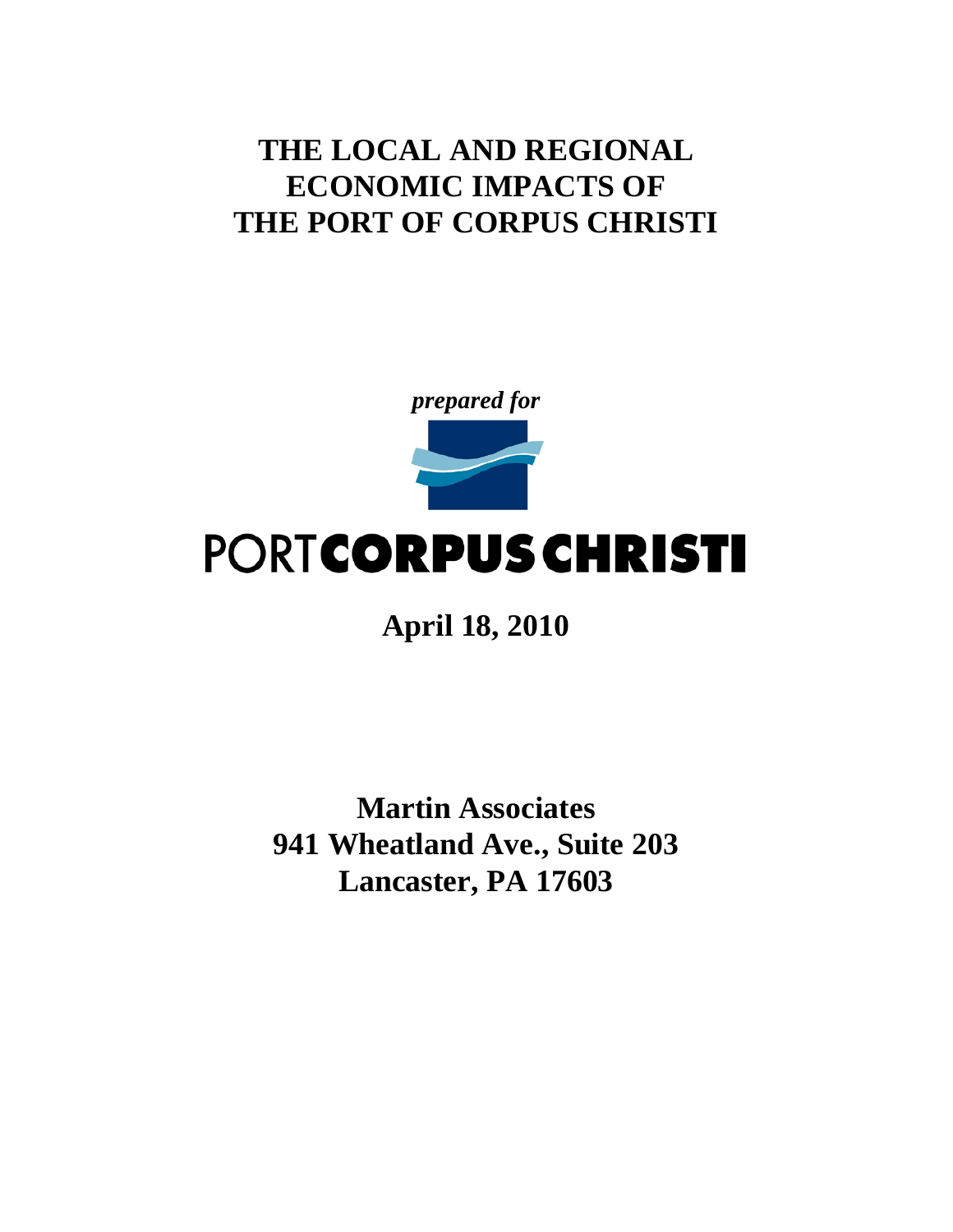| 1.           |                                                                                       |  |
|--------------|---------------------------------------------------------------------------------------|--|
|              | 1.1                                                                                   |  |
|              | 1.2                                                                                   |  |
|              | 1.3                                                                                   |  |
|              | 1.4                                                                                   |  |
| 2.           |                                                                                       |  |
|              | 2.1                                                                                   |  |
|              | 2.2                                                                                   |  |
|              | 2.3                                                                                   |  |
|              | 2.4                                                                                   |  |
| 3.           |                                                                                       |  |
|              | 3.1                                                                                   |  |
|              | 3.2                                                                                   |  |
|              | 3.3                                                                                   |  |
|              | 3.4                                                                                   |  |
|              | 3.5                                                                                   |  |
| 4.           |                                                                                       |  |
| 1.<br>2.     |                                                                                       |  |
|              | 2.1                                                                                   |  |
|              | 2.2                                                                                   |  |
|              | 2.3                                                                                   |  |
|              | 2.4                                                                                   |  |
| З.           |                                                                                       |  |
| 4.           |                                                                                       |  |
| 5.           |                                                                                       |  |
|              |                                                                                       |  |
| 1.           |                                                                                       |  |
|              | 1.1                                                                                   |  |
|              | $1.2^{\circ}$                                                                         |  |
| $\mathbf{z}$ | PERSONAL FARNINGS IMPACT.                                                             |  |
| 3.           |                                                                                       |  |
|              |                                                                                       |  |
|              |                                                                                       |  |
| 1.           | COMPARISON OF TONNAGE HANDLED AT THE PORT OF CORPUS CHRISTI PUBLIC AND PRIVATE MARINE |  |
|              |                                                                                       |  |
| 2.           |                                                                                       |  |
| 3.           |                                                                                       |  |

## **TABLE OF CONTENTS**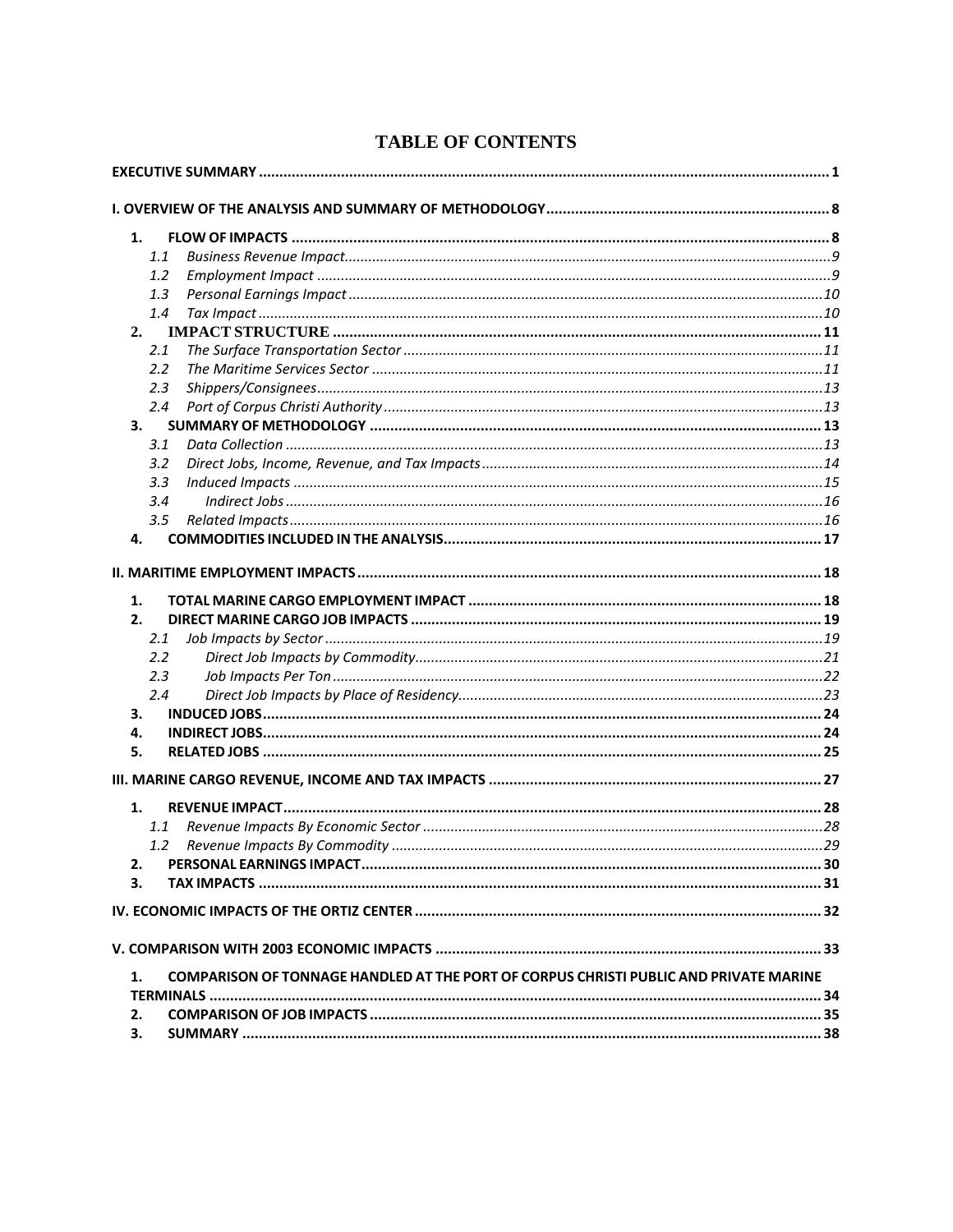## **EXECUTIVE SUMMARY**

<span id="page-2-0"></span>Martin Associates was retained by the Port of Corpus Christi Authority to estimate the economic impacts generated by marine cargo activity at the public and private marine terminals at the Port of Corpus Christi. The public marine terminals are those owned by the Port of Corpus Christi Authority and include the Corpus Christi Public Elevator, the Public Bulk Terminal Docks 1 and 2, the Public Oil Docks, and the Public General Cargo Docks. Also included are private marine terminals such as those associated with chemical plants and refineries located at the Port of Corpus Christi. An estimate was also developed of the economic impacts created by the functions held at the Ortiz Center.

The impacts are measured for the year 2008 and an economic impact model has been developed to measure the impacts generated by marine cargo and vessel and barge activity at the public and private marine terminals. The economic impact model can be used to estimate annual updates, as well as to test the sensitivity of the impacts to changes in such factors as marine cargo tonnage levels, labor productivity and work rules, new marine facilities development and expansion, the impacts of harbor and channel deepening and widening, and the impacts of bridge height restrictions. The model can also be used to compare the economic impacts of marine activity with non-maritime development of waterfront land. For the most part, the same methodology has been used to estimate the 2008 economic impacts of marine cargo activity as was used to estimate the economic impacts of the Port of Corpus Christi in 2003 and [1](#page-2-1)994<sup>1</sup>. Therefore, the marine cargo impacts can be directly compared with those of the earlier studies.

Exhibit E-1 graphically demonstrates how seaport activity impacts the local and regional economies. As this exhibit indicates, the marine cargo and vessel activity initially generate business revenue to the firms supplying marine services. This revenue is used to purchase employment (direct jobs) to provide the services, to pay stockholders and for retained earnings, and to purchase goods and services from local firms, as well as national and international firms (creating indirect jobs with these firms). Businesses also pay taxes from the business revenue.

<span id="page-2-1"></span><sup>&</sup>lt;u>1</u> *The Economic Impact of the Port of Corpus Christi prepared for the Port of Corpus Christi Authority, 1995, by Martin Associates. The Local and Regional Economic Impact of the Port of Christi prepared for the Port of Corpus Christi Authority, February 10, 2004.*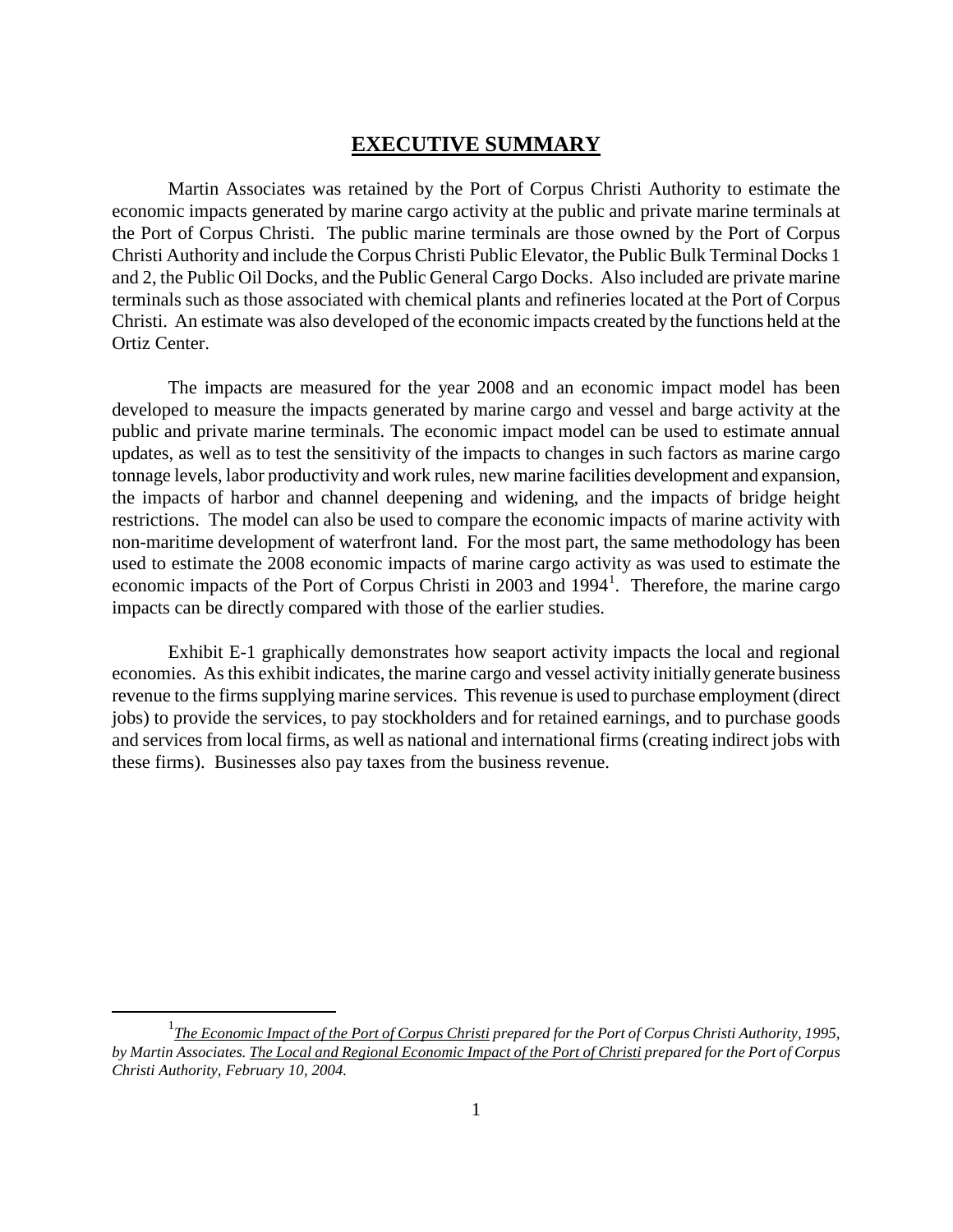Exhibit E-1 Flows of Economic Impacts through the Economy



The employees hired by the firms receive wages and salaries (personal income), a portion of which is saved, while another portion is used to buy goods and services such as food, housing, clothing, health care, etc. These purchases create a re-spending impact throughout the economy, known as the personal income multiplier. As a result of these local purchases, additional jobs (known as induced jobs) are created in the local economy. Finally, taxes are paid by individuals employed with the firms providing the services to the marine terminals.

As demonstrated by this chart, the following types of impacts are measured:

- **Jobs**
- **Employee earnings**
- Business revenue
- **Local Purchases by Firms**
- State and local taxes

With respect to jobs, three types of job impacts are measured. These are direct, induced, and indirect jobs. The job impacts are defined as follows:

Direct jobs are those jobs with local firms providing support services to the seaport. These jobs are dependent upon this activity and would suffer immediate dislocation if the seaport activity were to cease. Seaport direct jobs include jobs with railroads and trucking companies moving cargo to and from the Port of Corpus Christi's public and private marine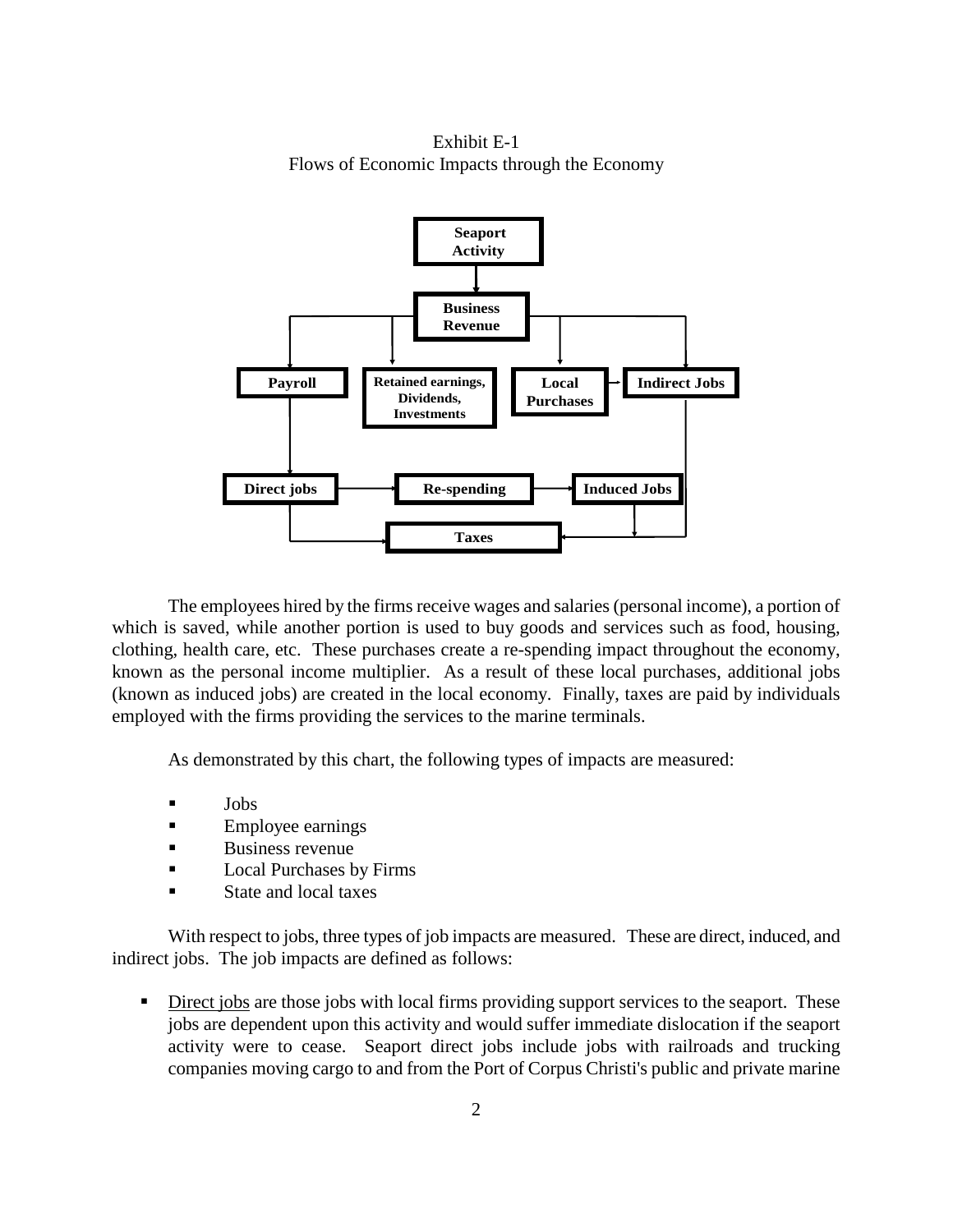terminals, members of the International Longshoremen's Association (ILA) and non-ILA dockworkers, steamship agents, freight forwarders, ship chandlers, warehouse operators, bankers, lawyers, terminal operators, stevedores, etc.

- Induced jobs are jobs created locally and throughout the regional economy due to purchases of goods and services by those directly employed. These jobs are with grocery stores, the local construction industry, retail stores, health care providers, local transportation services, etc., and would also be discontinued if seaport activity were to cease.
- Indirect jobs are those jobs generated in the local economy as the result of local purchases by the firms directly dependant upon seaport activity. These jobs include jobs in local office supply firms, equipment and parts suppliers, maintenance and repair services, etc.

The employee earnings consist of wages and salaries and include a re-spending effect (local purchases of goods and services by those directly employed), while business revenue consists of total business receipts by firms providing services in support of the marine activity. State and local taxes include taxes paid by individuals, as well as firms dependent upon the seaport activity.

The study is based on interviews with 279 firms providing services to the cargo and vessels handled at the Port of Corpus Christi's public and private marine terminals within the Port of Corpus Christi. These 279 firms represent 99 percent of the firms in the Corpus Christi seaport community, underscoring the defensibility of the study. Furthermore, the impacts can be traced back to the individual firm. The data collected from the interviews were then used to develop an operational model of the Port of Corpus Christi public and private marine terminals.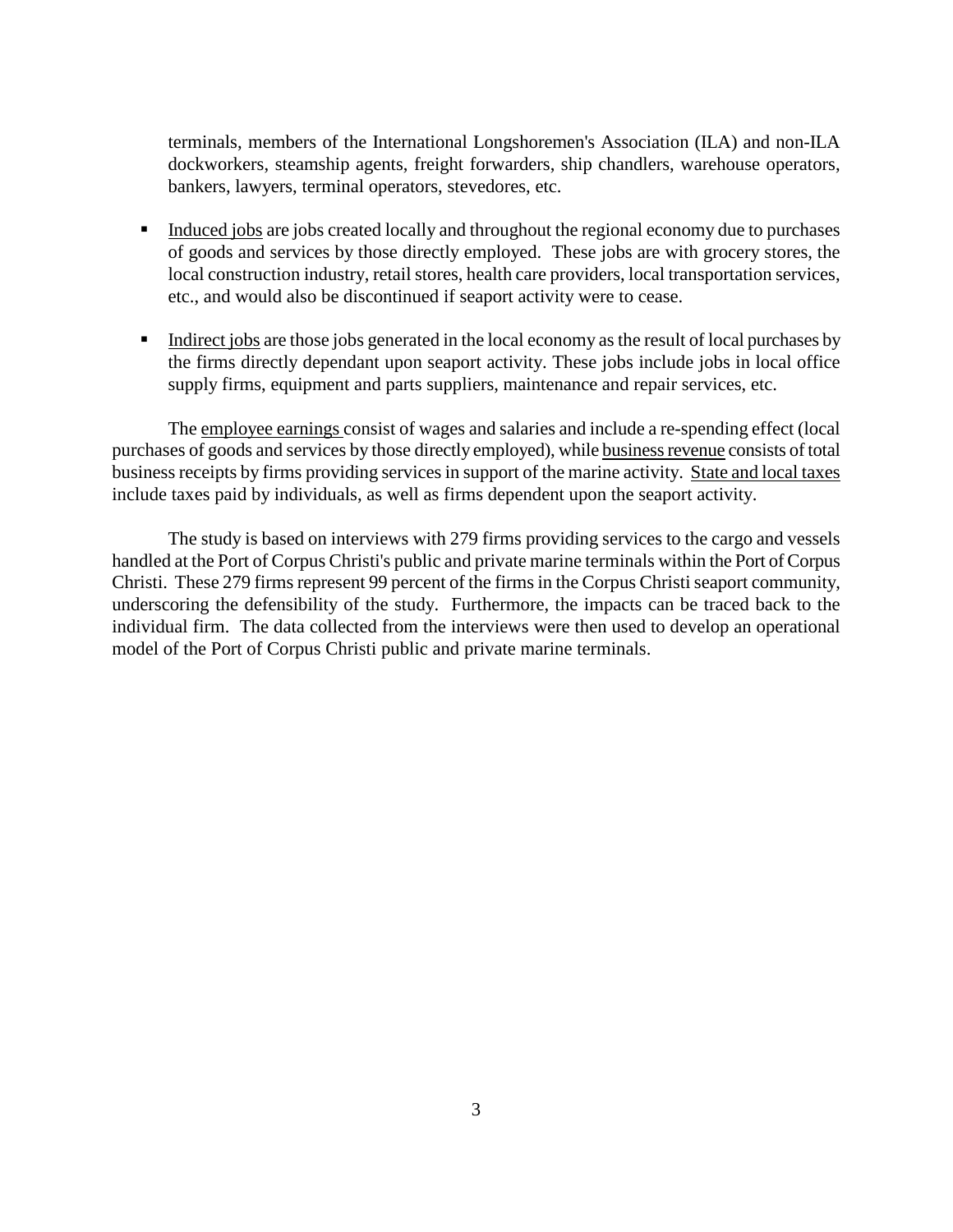## *SUMMARY OF IMPACTS GENERATED BY THE PORT OF CORPUS CHRISTI*

The economic impacts generated by the public and private marine terminals are summarized in Exhibit E-2.

## Exhibit E-2 Summary of the Local and Regional Economic Impacts Generated by the Port of Corpus Christi (State of Texas)

| <b>IMPACTS</b>                       | Cargo     | <b>Ortiz Center</b> | <b>Total</b> |
|--------------------------------------|-----------|---------------------|--------------|
|                                      |           |                     |              |
| <b>JOBS</b>                          |           |                     |              |
| <b>DIRECT</b>                        | 10,400    | 87                  | 10,487       |
| <b>INDUCED</b>                       | 13,644    | 25                  | 13,669       |
| <b>INDIRECT</b>                      | 16,381    | 23                  | 16,404       |
| <b>TOTAL JOBS</b>                    | 40,425    | 135                 | 40,560       |
|                                      |           |                     |              |
| <b>PERSONAL INCOME (Millions)</b>    |           |                     |              |
| <b>DIRECT</b>                        | \$510.0   | \$1.4               | \$511.4      |
| <b>INDUCED</b>                       | \$1,811.6 | \$1.4               | \$1,813.0    |
| <b>INDIRECT</b>                      | \$709.9   | \$0.4               | \$710.2      |
| <b>TOTAL INCOME (Millions)</b>       | \$3,031.6 | \$3.1               | \$3,034.6    |
|                                      |           |                     |              |
| <b>BUSINESS REVENUE (Millions)</b>   | \$1,580.9 | \$2.9               | \$1,583.8    |
|                                      |           |                     |              |
| <b>INDIRECT PURCHASES (Millions)</b> | \$1,676.7 | \$0.6               | \$1,677.4    |
|                                      |           |                     |              |
| <b>STATE/LOCAL TAXES (Millions)</b>  | \$281.9   | \$0.3               | \$282.2      |

Specifically, the marine cargo facilities, cruise activity by the Texas Treasure and activity at the Ortiz Center generated the following impacts in the State of Texas in 2008:

- **40,560 jobs in Texas** are in some way related to the cargo moving via the public and private marine terminals and the passenger and convention center activity at the Port of Corpus Christi. Maritime cargo creates 40,425 of these jobs.
- Of the 40,560 jobs, **10,487 direct jobs** are generated by the marine cargo and vessel activity including the convention center activity at the Port of Corpus Christi.
- As the result of local and regional purchases by those 10,487 individuals holding the direct jobs, an additional **13,669 induced jobs** are supported in the regional economy.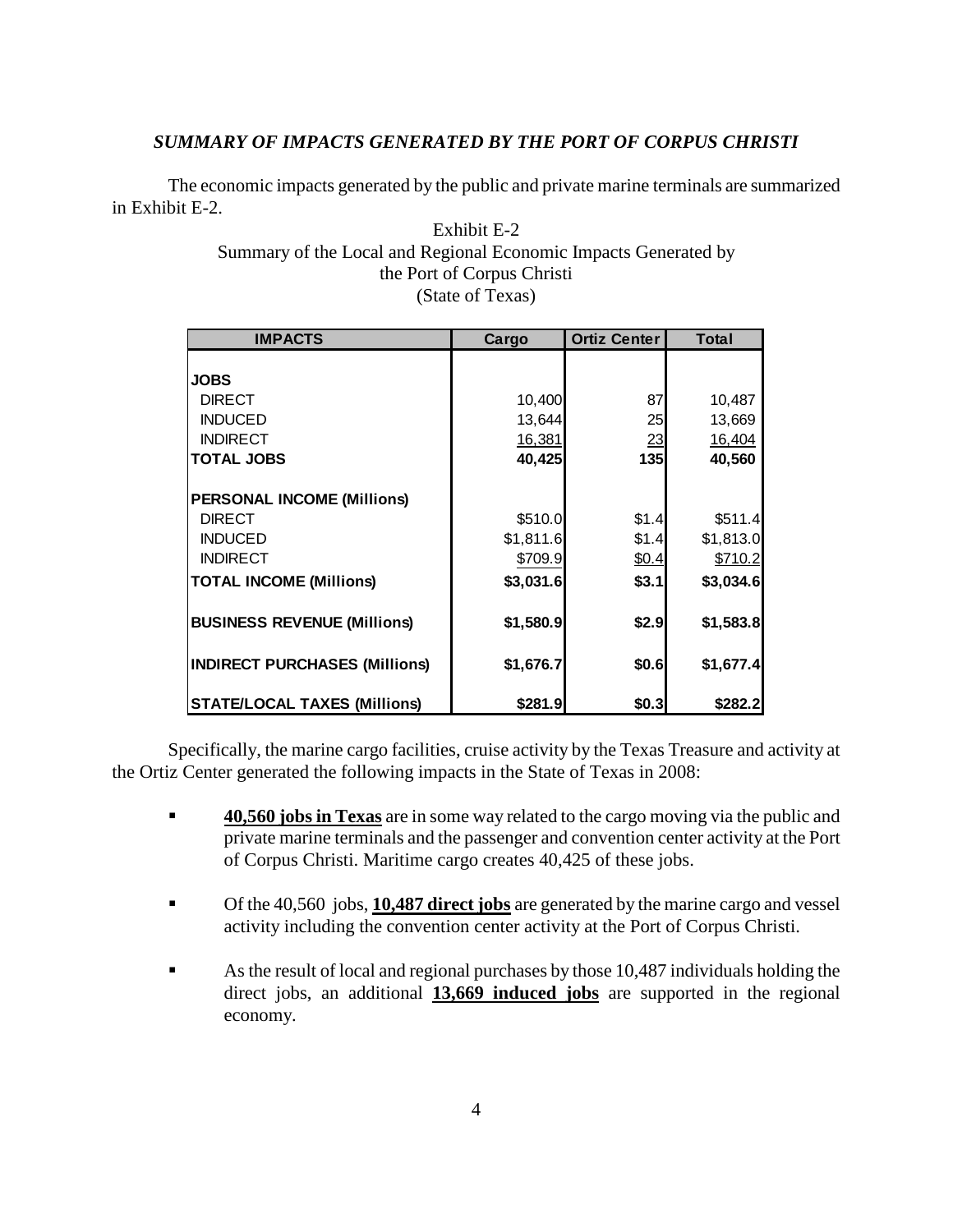- **16,404 indirect jobs** were supported by \$1.7 billion of local purchases by businesses supplying services at the marine terminals and by businesses dependent upon the Port of Corpus Christi for the shipment and receipt of cargo.
- **\$511.4 million of direct wages and salaries** were received by those 10,487 directly employed, representing an average salary of nearly \$48,765. In comparison, the average salary for the Corpus Christi Metropolitan area (Nueces County), as reported by the U.S. Bureau of Labor Statistics, is \$33,970. As the result of re-spending this income, an additional \$1.8 billion of income and consumption expenditures were created. The 16,404 indirect job holders in Texas received \$710.2 million of indirect wages and salaries. In total, about **\$3.0 billion of direct, induced and indirect personal wages and salaries** were generated by maritime activity at the public and private terminals located in the Port of Corpus Christi as well as convention activity at the Ortiz Center.
- Businesses providing services at the marine terminals and to the convention center received **\$1.6 billion of revenue**, excluding the value of cargo shipped through the public and private marine terminals. Another **\$1.7 billion of indirect revenue** was generated with local suppliers of goods and services as the result of the local purchases by firms directly dependent upon the public and private marine terminals, and convention center.
- **\$282.2 million of state and local taxes** were generated by activity at the marine terminals
- **1,101 Texas jobs with shippers/consignees** using the marine facilities to move steel, machinery, grain, and liquid and dry bulk cargoes are classified as related to the port's public and private marine terminals. These jobs are classified as related, not directly dependent upon the marine terminals, because the employment with these shippers/consignees is driven by the demand for the product, not by the use of the Port's public and private marine facilities.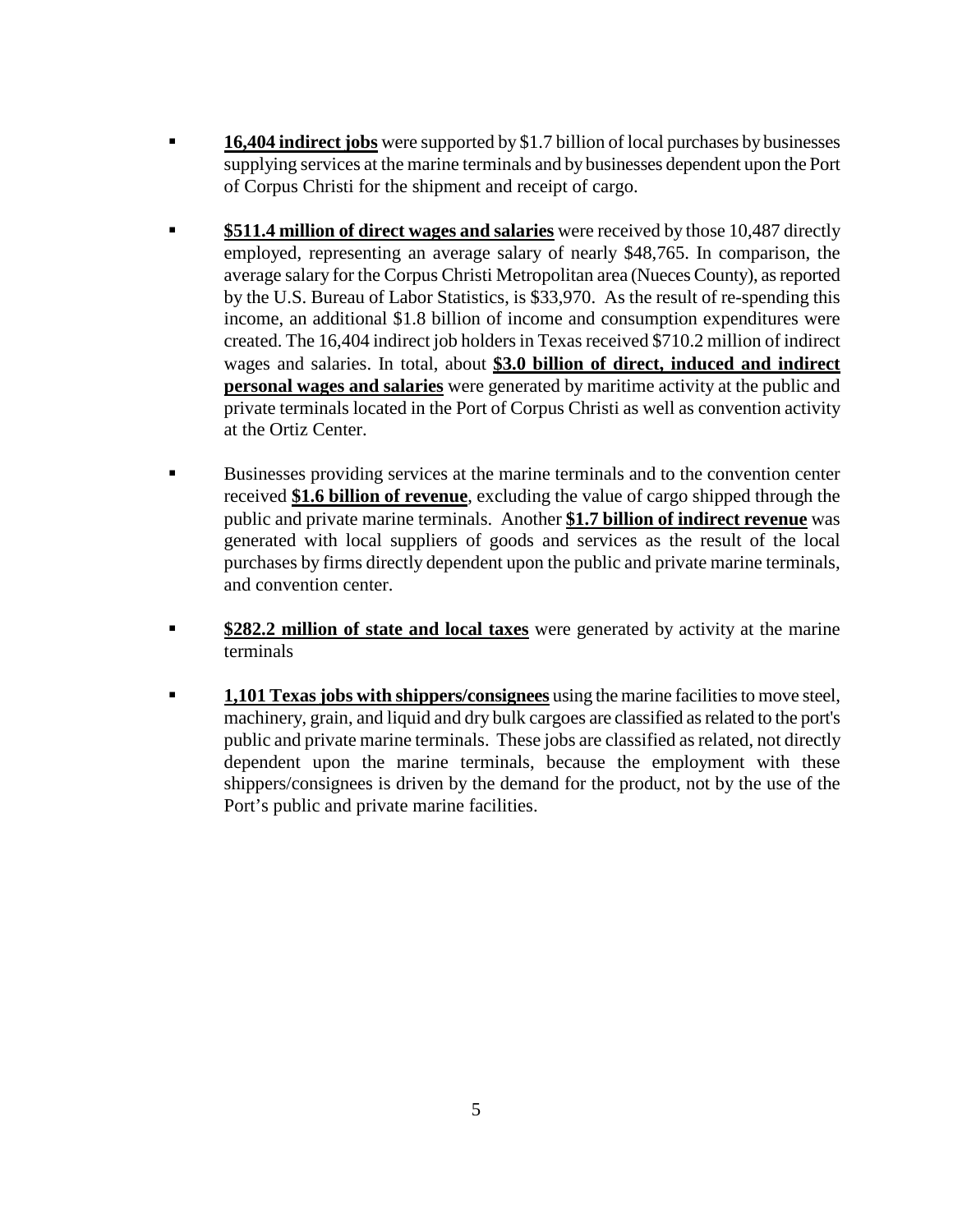## *COMPARISON OF PORT-WIDE IMPACTS WITH THE 2003 IMPACT MEASURES*

The basic methodology used to measure the 2003 economic impacts for the Port of Corpus Christi is the same as that used by Martin Associates for this current study, with the following exceptions.<sup>[2](#page-7-0)</sup> In 2008, the personal income multiplier used to estimate the re-spending impact has been updated by the U.S. Bureau of Economic Analysis for the Corpus Christi metropolitan area -- in 2003, the income multiplier was estimated by the Bureau of Economic Analysis for the entire transportation sector in the region. As of 2008, the Bureau of Economic Analysis now provides an estimate of the personal income multiplier for the water transportation sector of the metropolitan region, which more accurately reflects the higher wages and re-spending impact associated with port generated jobs compared to the transportation sector in total, which also includes mass transit, taxis, air and surface transportation sectors. In 2003, the personal income multiplier was 2.23 while in 2008, the income multiplier for the water transportation sector is 4.55, reflecting the higher wages in this sector. As a result, for a given dollar of income, the updated multiplier will generate a much larger induced job impact and greater re-spending impact.

The focus on the comparisons should, therefore, be on the direct job impacts, since the same methodology to measure the direct impacts was used both in estimating the impacts in 2003 and in this current study.

Total tonnage increased by about 1 million tons over the 2003-2008 period. The most significant tonnage changes are summarized as:

- **Petroleum and petro-chemicals fell by more than 4 million tons**
- Bulk grain exports grew by 3.8 million tons
- Ore grew by 873 thousand tons
- **Break bulk cargo grew by 306 thousand tons**
- Other dry bulk cargo grew by 270 thousand tons
- Military cargo fell by 90 thousand tons

Exhibit E-3 presents a comparison of the total impacts generated by both public and private terminals and the convention center. The impacts of the Texas Treasure are included in the 2003 impacts, but not in the 2008 impacts since service was discontinued in May of 2008.

 $\overline{a}$ 

<span id="page-7-0"></span><sup>2</sup> Since 2003, the Texas Treasure has discontinued operation.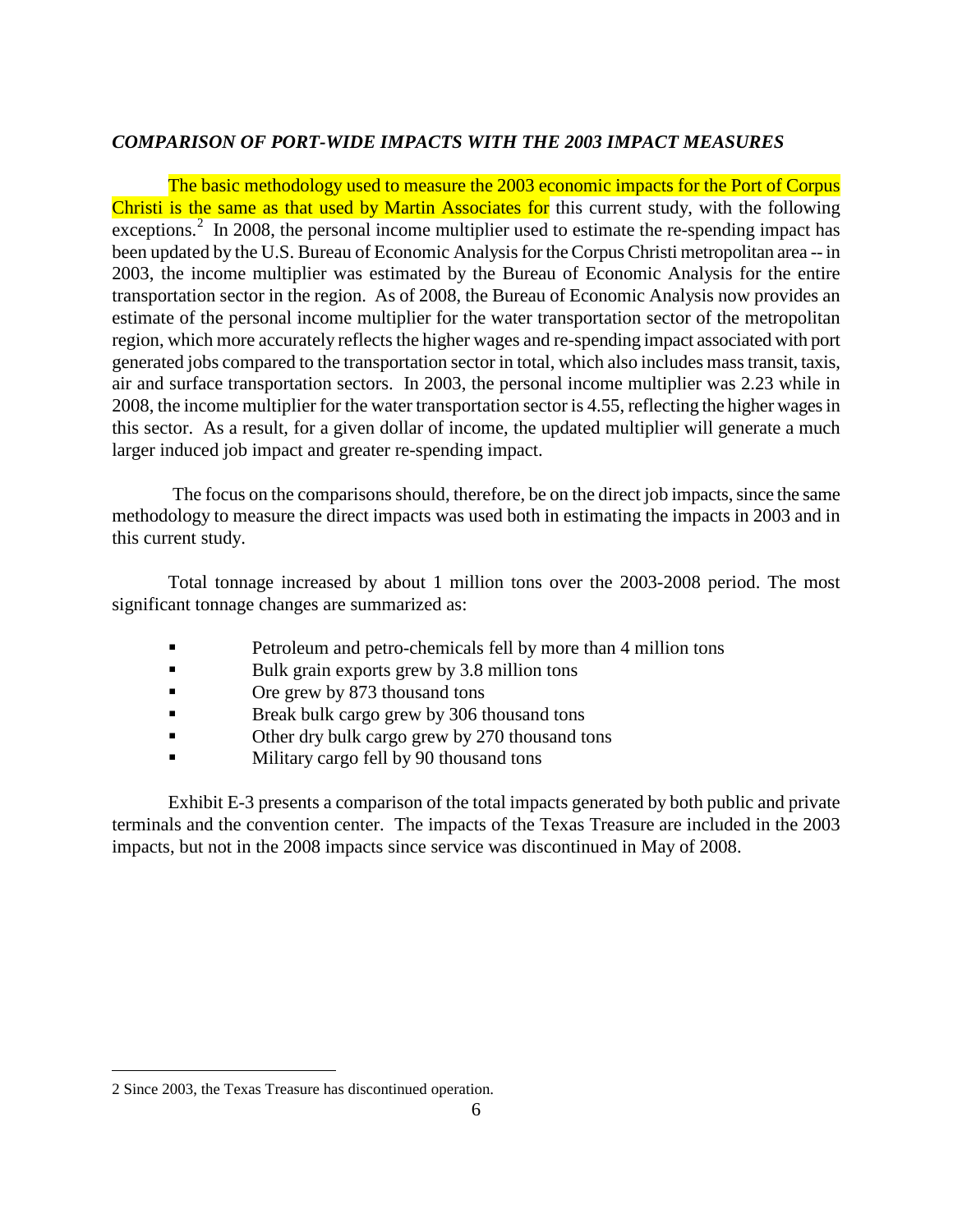| Exhibit E-3                                      |
|--------------------------------------------------|
| Comparison of Direct Economic Impacts: 2003-2008 |
| <b>Public and Private Marine Facilities</b>      |
| (State of Texas)                                 |

|                                      | 2008      | 2003      | Change    |
|--------------------------------------|-----------|-----------|-----------|
|                                      |           |           |           |
| <b>JOBS</b>                          |           |           |           |
| <b>DIRECT</b>                        | 10,487    | 11,859    | (1, 372)  |
| <b>INDUCED</b>                       | 13,669    | 8,930     | 4,739     |
| <b>INDIRECT</b>                      | 16,404    | 19,116    | (2,712)   |
| <b>TOTAL JOBS</b>                    | 40,560    | 39,905    | 655       |
|                                      |           |           |           |
| <b>PERSONAL INCOME (Millions)</b>    |           |           |           |
| <b>DIRECT</b>                        | \$511.4   | \$555.8   | (\$44.4)  |
| <b>INDUCED</b>                       | \$1,813.0 | \$686.4   | \$1,126.6 |
| <b>INDIRECT</b>                      | \$710.2   | \$929.3   | (\$219.1) |
| <b>TOTAL INCOME (Millions)</b>       | \$3,034.6 | \$2,171.5 | \$863.1   |
| <b>BUSINESS REVENUE (Millions)</b>   | \$1,583.8 | \$1,262.7 | \$321.1   |
| <b>INDIRECT PURCHASES (Millions)</b> | \$1,677.4 | \$1,491.9 | \$185.5   |
| <b>STATE/LOCAL TAXES (Millions)</b>  | \$282.2   | \$195.4   | \$86.8    |

As these comparisons indicate, the public and private marine terminals at the Port of Corpus Christi continue to be an economic engine for the Corpus Christi area, Nueces County, San Patricio County and the State of Texas. However, direct jobs have fallen by 1,372 jobs primarily reflecting the loss of jobs with manufacturers of off-shore oil rigs and the petrochemical industry. The impact of the higher income multiplier is reflected in the growth of induced jobs. Although local purchases grew by \$185.5 million since 2003, indirect jobs actually fell by 2,712 jobs reflecting the continued growth in productivity in the United States. As the result of the gains in productivity, the indirect jobs generated per thousand dollars of revenue declined, and as a result, fewer jobs were generated in 2008 for a given level of expenditures than was the case in 2003.

The remainder of the report is organized as follows. Chapter I presents an overview of the analysis and summarizes the methodology. Chapter II describes the marine cargo generated employment impacts, while the business revenue, personal earnings and tax impacts created by marine cargo activity are detailed in Chapter III. Chapter IV summarizes the impacts of the Ortiz center. Chapter V presents a comparison with the 2003 impacts.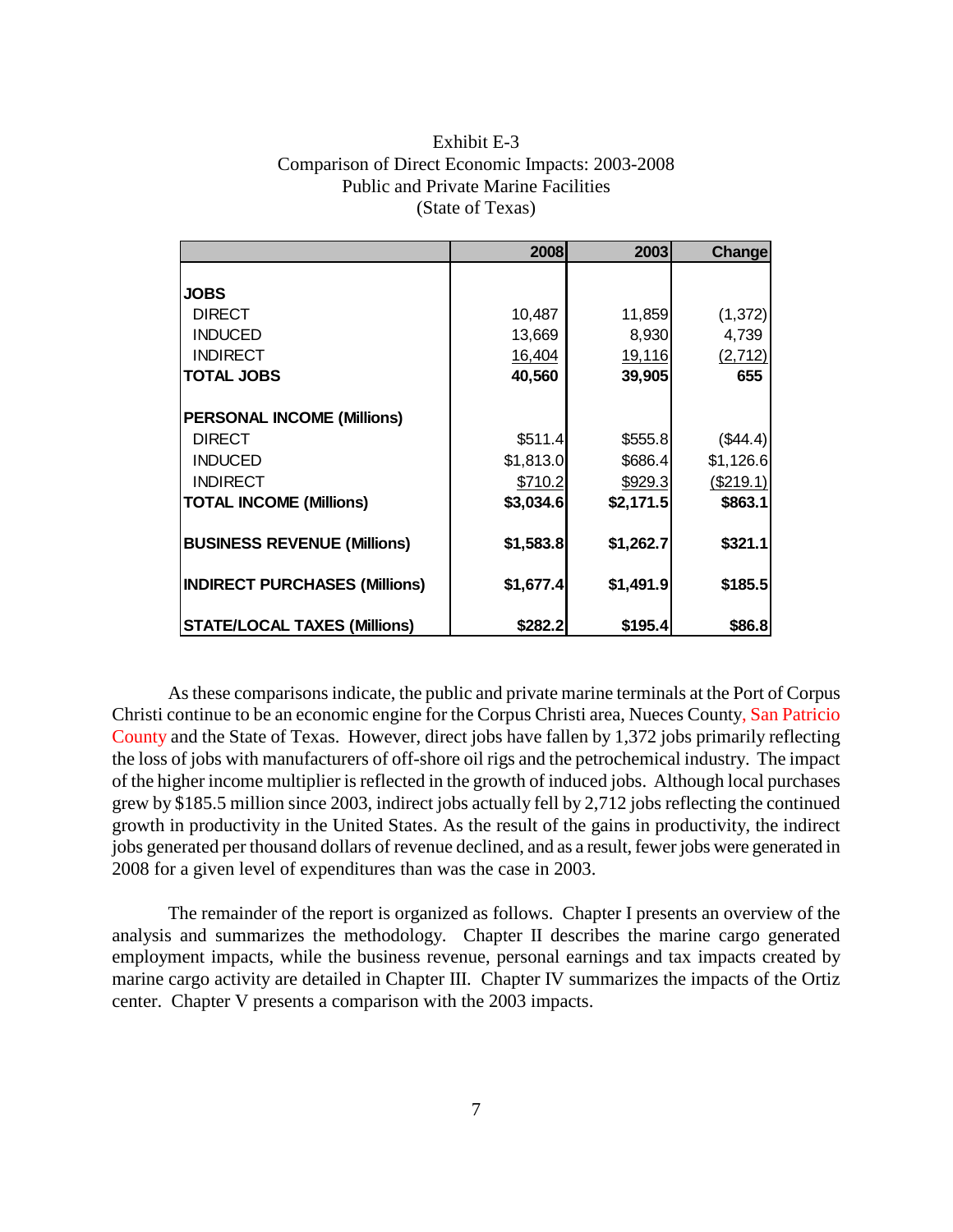## <span id="page-9-0"></span>**I. OVERVIEW OF THE ANALYSIS AND SUMMARY OF METHODOLOGY**

Martin Associates was retained by the Port of Corpus Christi Authority to measure the local and regional economic impacts generated by cargo and vessel activity at the Port of Corpus Christi Authority's marine terminals -- including the Public Grain Elevator, the Public Oil Docks, the Bulk Terminal Docks, and the Public General Cargo Docks, as well as the private terminals such as the petroleum refineries and petro-chemical plants. The impacts are estimated in terms of jobs, personal earnings, business revenue, and state and local taxes. The impacts are estimated for marine cargo and vessel activity in 2008. In addition to quantifying the baseline impacts of the Port of Corpus Christi Authority's marine terminals and the impacts of the private marine terminals, the impact of convention and other functions at the Ortiz Center was analyzed. An economic impact model has also been developed, which can be used in evaluating the sensitivity of impacts to changes in tonnage, labor productivity, labor work rules, commodity mix, inland origins/destinations of commodities and vessel size.

The methodology used in this analysis has been developed by Martin Associates and has been used to estimate the economic impacts of seaport activity at public and private marine terminals of more than 300 United States and Canadian ports. Martin Associates previously conducted an economic impact study for the Port of Corpus Christi in 2003 and 1994. Since a similar methodology was used, comparisons can be made with the 2003 analysis.

The remainder of this chapter presents an overview of the economic impact analysis and consists of the following sections:

- Flow of economic impacts through the local and regional economies
- The structure of the impact analysis
- Summary of the methodology
- Commodities included in the analysis.

## <span id="page-9-1"></span>**1. FLOW OF IMPACTS**

Waterborne activity at a seaport contributes to the local and regional economy by generating business revenue to local and national firms providing vessel and cargo handling services at the marine terminals. These firms, in turn, provide employment and income to individuals, and pay taxes to state and local governments. Exhibit I-1, on the following page, shows how activity at marine terminals generate impacts throughout the local, state and national economies. As this exhibit indicates, the impact of a seaport on a local, state or national economy cannot be reduced to a single number, but instead, the seaport activity creates several impacts. These are the revenue impact, employment impact, personal income impact, and tax impact. These impacts are non-additive. For example, the income impact is a part of the revenue impact, and adding these impacts together would result in double counting. Exhibit I-1 shows graphically how activity at the Port of Corpus Christi's public and private marine terminals generate the four impacts.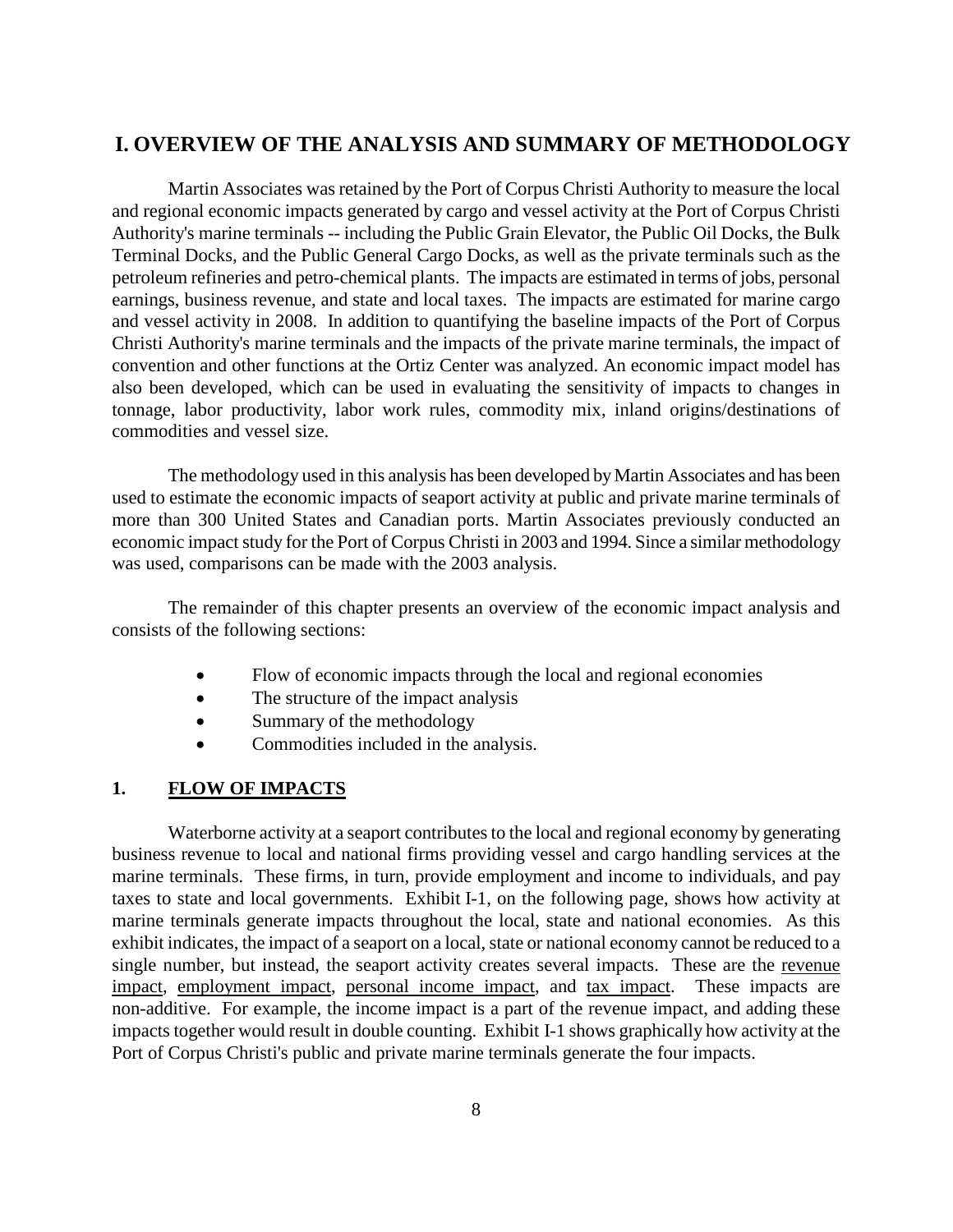Exhibit I-1 Flow of Economic Impacts Generated By Marine Activity



## <span id="page-10-0"></span>1.1 Business Revenue Impact

At the outset, activity at the port generates business revenue for firms which provide services. This business revenue impact is dispersed throughout the economy in several ways. It is used to hire people to provide the services, to purchase goods and services, and to make Federal, state and local tax payments. The remainder is used to pay stockholders, retire debt, make investments, or is held as retained earnings. It is to be emphasized that the only portions of the revenue impact that can be definitely identified as remaining in the local economy are those portions paid out in salaries to local employees, for local purchases by individuals and businesses directly dependent on the seaport, in contributions to state and local taxes, in lease payments to the Port of Corpus Christi Authority by tenants, and wharfage and dockage fees paid to the Port of Corpus Christi Authority.

## <span id="page-10-1"></span>1.2 Employment Impact

The employment impact of seaport activity consists of four levels of job impacts.

• Direct employment impact - jobs directly generated by seaport activity. Direct jobs generated by marine cargo include jobs with railroads and trucking companies moving cargo between inland origins and destinations and the marine terminals, longshoremen and dockworkers, steamship agents, freight forwarders, stevedores, etc. It is to be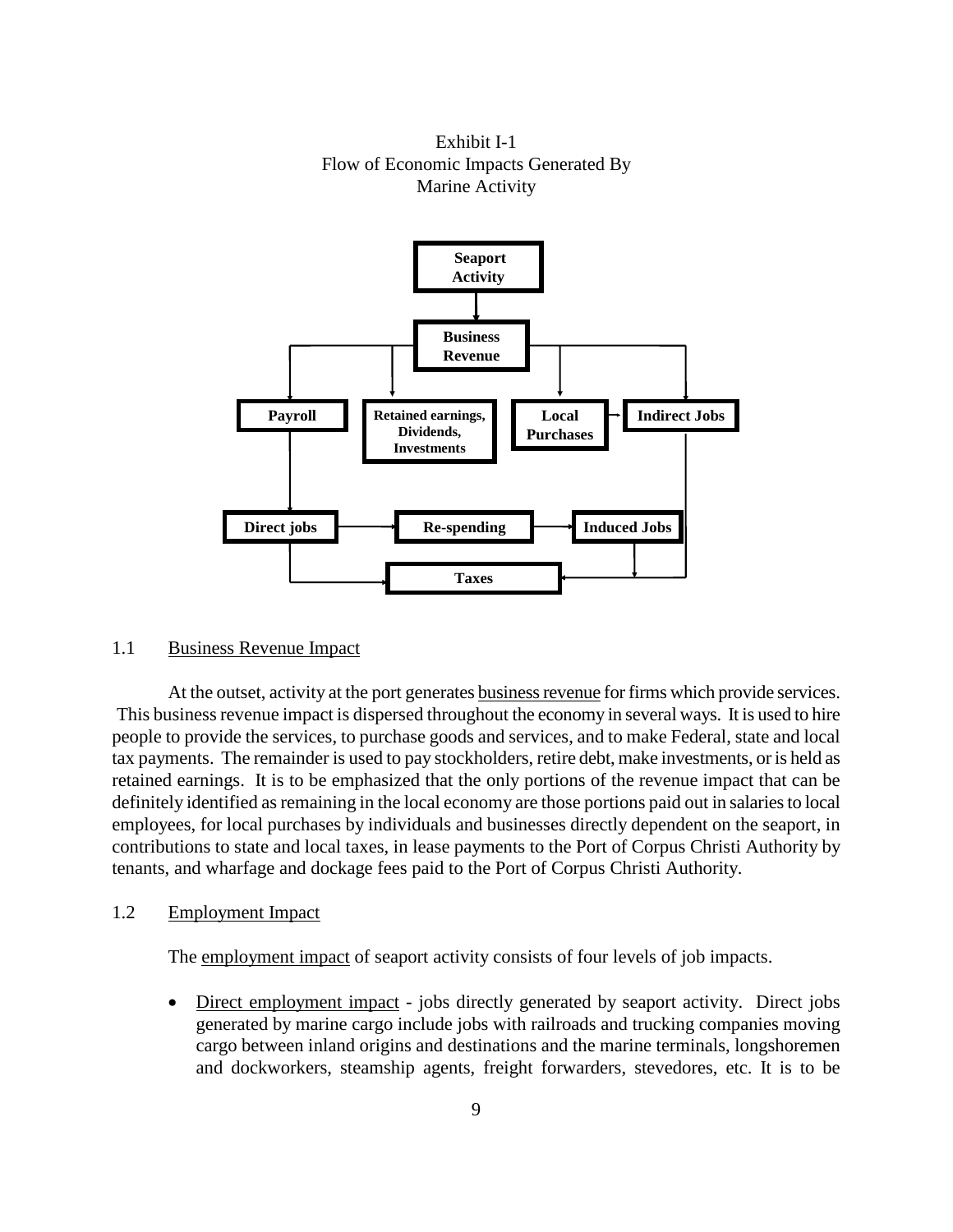emphasized that these are classified as directly generated in the sense that these jobs would experience near term dislocation if the activity at the Port of Corpus Christi marine terminals or private terminals were to be discontinued.

- Induced employment impact jobs created throughout the local economy because individuals directly employed due to seaport activity spend their wages locally on goods and services such as food, housing and clothing. These jobs are held by residents located throughout the region, since they are estimated based on local and regional purchases.
- Indirect Jobs jobs created locally due to purchases of goods and services by firms, not individuals. These jobs are estimated directly from local purchases data supplied to Martin Associates by the companies interviewed as part of this study, and include jobs with local office supply firms, maintenance and repair firms, parts and equipment suppliers, etc. It is to be emphasized that special care was taken to avoid double counting, since the current study counts certain jobs as direct (i.e., trucking jobs, jobs with railroads, jobs with insurance companies and admiralty law firms, etc.) which are often classified as indirect by other approaches, notably the input/output model approach.
- Related user employment impact jobs with firms using the seaport to ship and receive cargo. While the facilities and services provided at the Port of Corpus Christi's marine terminals are a crucial part of the infrastructure allowing these jobs to exist, they would not necessarily be immediately displaced if marine activity were to cease.

## <span id="page-11-0"></span>1.3 Personal Earnings Impact

The personal earnings impact is the measure of employee wages and salaries (excluding benefits) received by individuals directly employed due to seaport activity. Re-spending of these earnings throughout the regional economy for purchases of goods and services is also estimated. This, in turn, generates additional jobs -- the induced employment impact. This re-spending throughout the region is estimated using a regional personal earnings multiplier, which reflects the percentage of purchases by individuals that are made within the Corpus Christi region. The respending effect varies by region -- a larger re-spending effect occurs in regions that produce a relatively large proportion of the goods and services consumed by residents, while lower re-spending effects are associated with regions that import a relatively large share of consumer goods and services (since personal earnings "leak out" of the region for these out-of-regional purchases). The direct earnings are a measure of the local impact since they are received by those directly employed by seaport activity.

## <span id="page-11-1"></span>1.4 Tax Impact

Tax impacts are tax payments to the state and local governments by firms and by individuals whose jobs are directly dependent upon and supported (induced jobs) by activity at the marine terminals.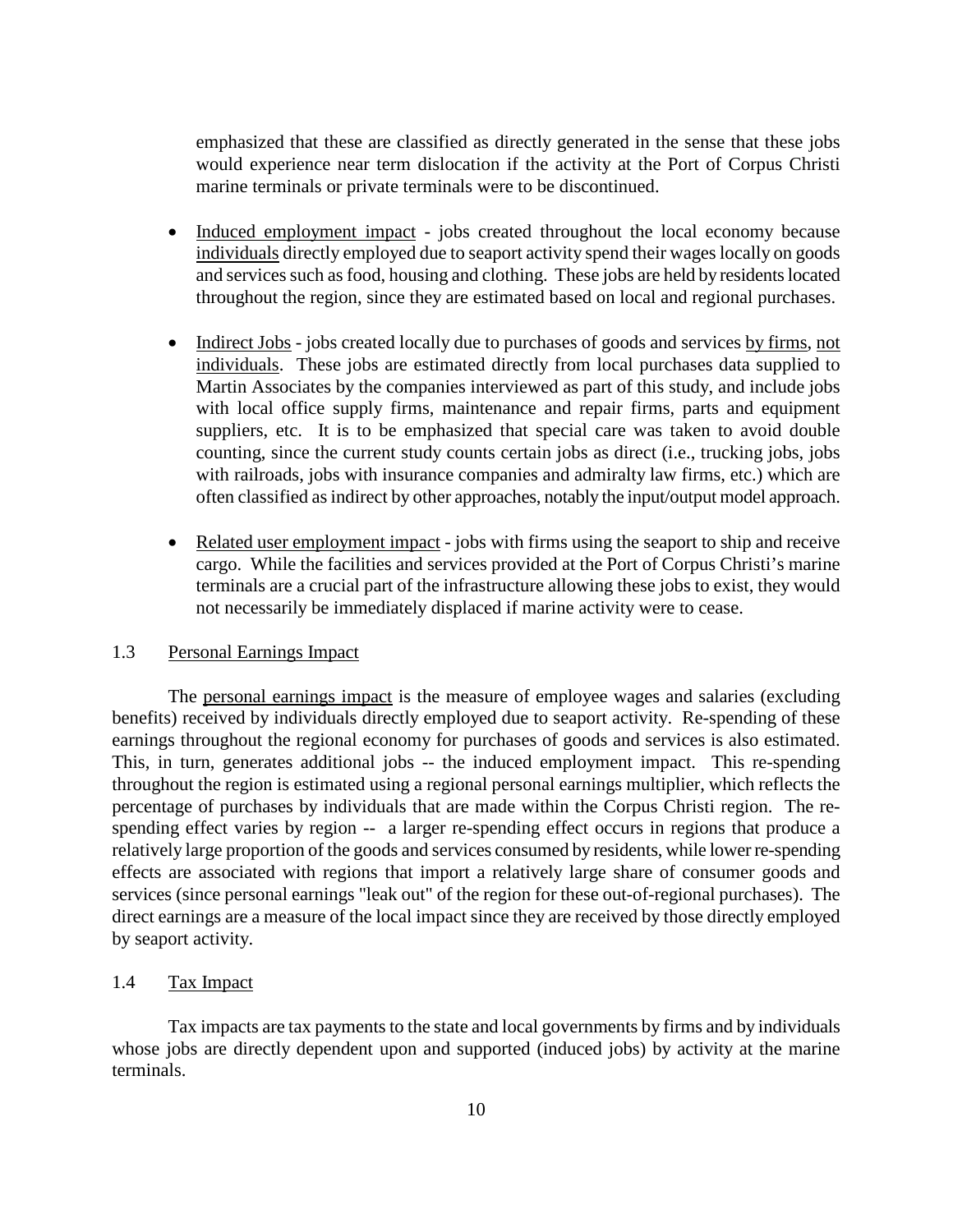## **2. IMPACT STRUCTURE**

<span id="page-12-0"></span>The four types of economic impacts are created throughout various business sectors of the state and local economies. Specifically, four distinct economic sectors are impacted as a result of activity at the marine terminals. These are the:

- Surface Transportation Sector
- Maritime Services Sector
- Shippers/Consignees using the Port
- Port of Corpus Christi Authority

Within each sector, various participants are involved. Separate impacts are estimated for each of the participants. A discussion of each of the four economic impact sectors is provided below, including a description of the major participants in each sector.

## <span id="page-12-1"></span>2.1 The Surface Transportation Sector

The surface transportation sector consists of both the railroad and trucking industries. The trucking firms and railroads are responsible for moving the various cargoes between the marine terminals and the inland origins and destinations. Pipeline transportation is also included in this sector.

<span id="page-12-2"></span>2.2 The Maritime Services Sector

This sector consists of numerous firms and participants performing functions related to the following maritime services:

- Cargo Marine Transportation
- Vessel Operations
- Cargo Handling
- Federal, State and Local Government Agencies

A brief description of the major participants in each of these four categories is provided below:

• Cargo Marine Transportation

Participants in this category are involved in arranging for inland and water transportation for export or import freight. The freight forwarder/customshouse broker is the major participant in this category. The freight forwarder/ customshouse broker arranges for the freight to be delivered between the terminals and inland destinations, as well as the ocean transportation. This function performed by freight forwarders and customshouse brokers is most prevalent for general cargo commodities.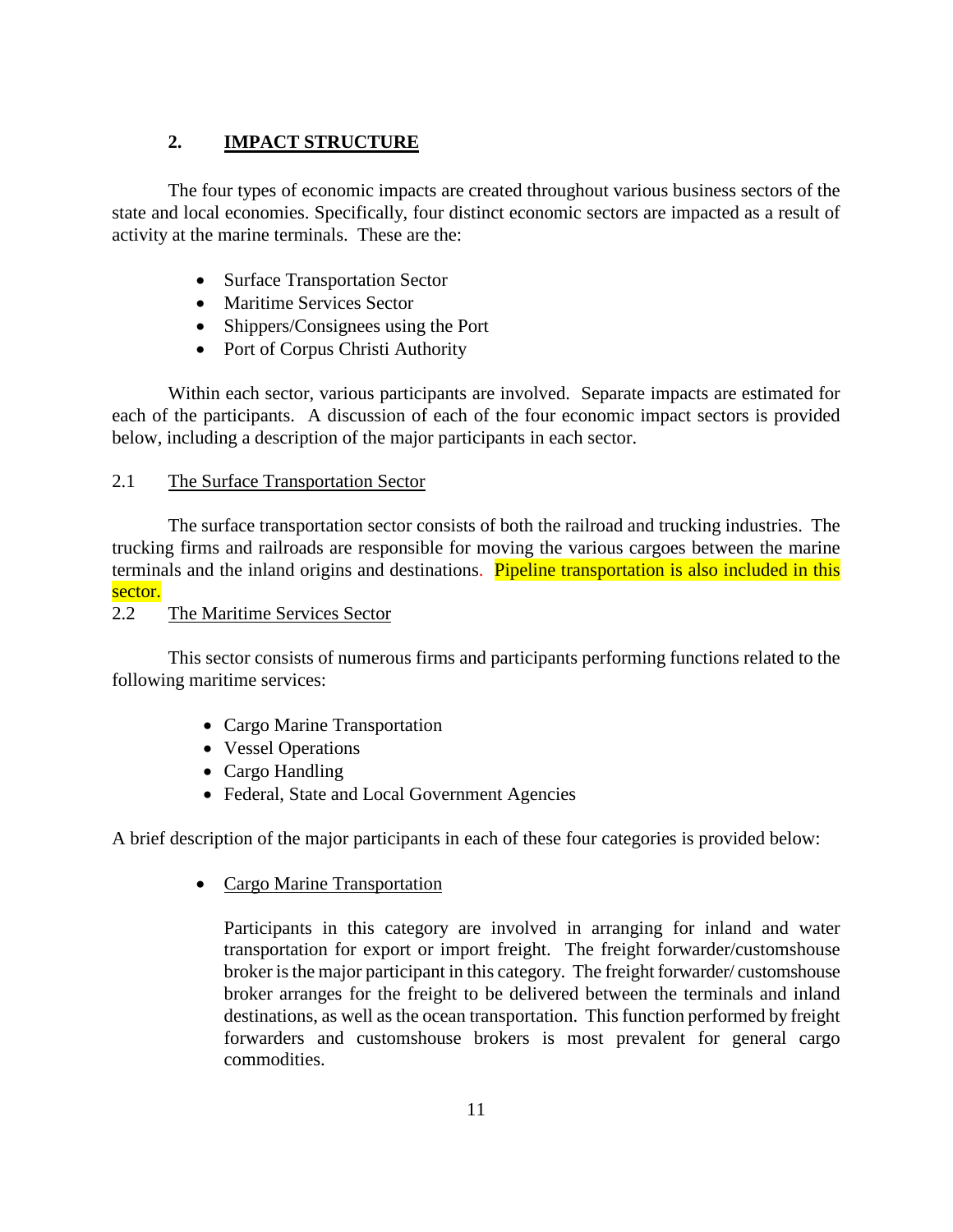## • Vessel Operations

This category consists of several participants. The steamship agents provide a number of services for the vessel as soon as it enters the port; the agents arrange for pilot services and towing, for medical and dental care of the crew, and for ship supplies. The agents are also responsible for vessel documentation. In addition to the steamship agents arranging for vessel services, those providing the services include:

- Chandlers supply the vessels with ship supplies (food, clothing, nautical equipment, etc.)
- Towing firms provide the tug service to guide the vessel to and from port
- Pilots assist in navigating the vessels along the Inner Harbor to and from the Port of Corpus Christi marine terminals and private marine terminals
- Bunkering firms provide fuel to the vessels
- Marine surveyors inspect the vessels and the cargo
- Shipyards/marine construction firms provide repairs, emergency or scheduled, as well as marine pier construction and dredging.
- Cargo Handling

This category involves the physical handling of the cargo at the terminals between the land and the vessel. Included in this category are the following participants:

- Longshoremen include members of the International Longshoremen's Association (ILA), as well as non-ILA dockworkers that are involved in the loading and unloading of cargo from the vessels, as well as handling the cargo prior to loading and after unloading.
- Stevedoring firms manage the longshoremen and cargo-handling activities. Stevedoring services at the Port of Corpus Christi Authority terminals are provided by private stevedoring companies.
- Terminal operators are often stevedoring firms who operate the maritime terminals where cargo is loaded and off-loaded.
- Warehouse operators store cargo after discharge or prior to loading and consolidate cargo units into shipment lots.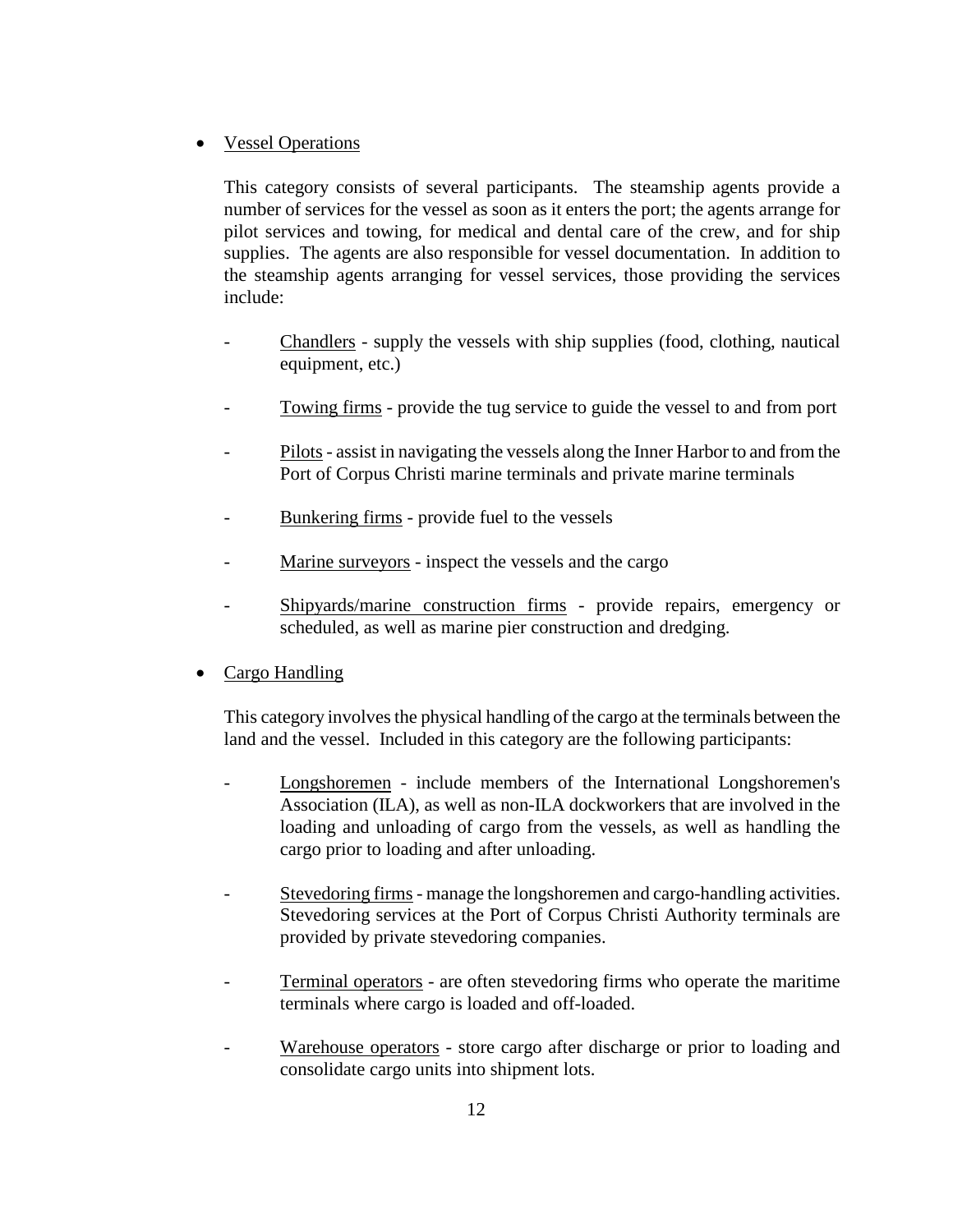## • Government Agencies

This service sector involves federal, state and local government agencies that perform services related to cargo handling and vessel operations at the Port. U.S. Customs, Bureau of Immigration, U.S. Department of Labor, U.S. Department of Agriculture, U.S. Coast Guard, the Army Corps of Engineers, and U.S. Department of Commerce employees are involved. These services are provided by the government offices located in the Corpus Christi area.

## <span id="page-14-0"></span>2.3 Shippers/Consignees

Two categories of shippers and consignees are considered in the analysis: those that are totally dependent on the public and privately-owned marine terminals and those located throughout the regional economy whose business is only related to the Port. Those in the first category would most likely shut down operations if the marine terminals were not available for their use, while those in the second category would ship or receive materials via another port. Related jobs consist of jobs with steel fabrication firms, users and producers of machinery, producers of project cargo, and farmers producing the grain for export. Dependent shippers/consignees include employees of the oil refineries and petro-chemical plants that are dependent upon the receipt of crude and chemicals by vessel/barge and the shipment of refined product by vessel/barge, as well as plants within the Port of Corpus Christi that are dependent upon the receipt or shipment of machinery, construction materials and other miscellaneous breakbulk and bulk cargoes. For this current study, the majority of shippers and consignees are with petro-chemical plants and petroleum refineries.

Because of this difference, employment, income and tax impacts are estimated only for dependent shippers/consignees. Employment with related shippers and consignees is considered port-related, and not port-generated. For this group, no income and tax impacts are estimated.

## <span id="page-14-1"></span>2.4 Port of Corpus Christi Authority

The Port of Corpus Christi Authority sector includes those individuals employed whose purpose is to oversee port activity at the Port of Corpus Christi-owned marine terminals.

## <span id="page-14-2"></span>**3. SUMMARY OF METHODOLOGY**

The purpose of this section is to provide a summary of the methodological approach used to estimate the economic impacts of the vessel and cargo activity at the public and private terminals at the Port of Corpus Christi.

## <span id="page-14-3"></span>3.1 Data Collection

The cornerstone of this report is the collection of detailed baseline impact data from firms providing services at the Port of Corpus Christi marine terminals and the private terminals. To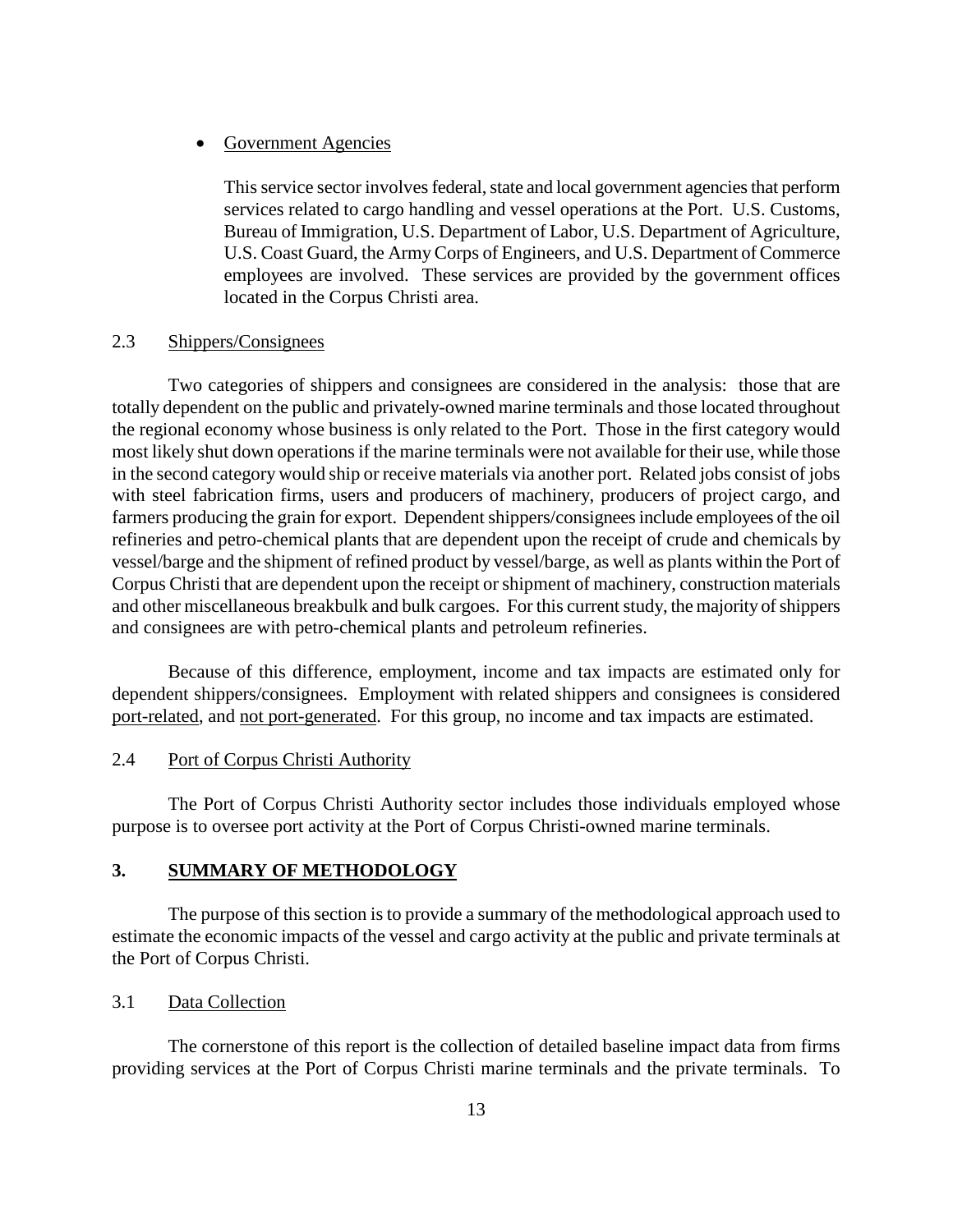ensure accuracy and defensibility, the baseline impact data were collected from interviews with 279 firms in the Corpus Christi maritime community. These firms represent the totality of service providers at the Port of Corpus Christi's public and private marine terminals located within the Port of Corpus Christi Port District, as identified by:

- Port of Corpus Christi's internal customer and tenant lists
- The 2003 data base developed by Martin Associates
- The Port of Corpus Christi, Port Directory

These 279 firms represent a 99 percent coverage of all firms identified in the seaport community. For the most part, multiple interviews were conducted with several persons in each firm.

Exhibit I-2 shows the distribution of firms interviewed by job category.

| <b>Category</b>              | Total |
|------------------------------|-------|
| Terminals/Industries         | 22    |
| <b>Stevedores</b>            | 7     |
| Lines/Agents                 | 23    |
| Ship Builders/Repair         | 9     |
| <b>Bunkering</b>             | 4     |
| Chandlers                    | 5     |
| Government & Military        | 7     |
| <b>Marine Construction</b>   | 20    |
| Maritime Services            | 112   |
| <b>Non-maritime Services</b> | 14    |
| <b>Port Authority</b>        | 1     |
| Warehouse                    | 33    |
| Surveyors                    | 10    |
| Tug & Barge                  | 6     |
| <b>Pilots</b>                | 1     |
| Railroads                    | 5     |
| Total                        | 279   |

## Exhibit I-2 Distribution of Firms Interviewed by Category

## <span id="page-15-0"></span>3.2 Direct Jobs, Income, Revenue, and Tax Impacts

The results of these interviews were then used to develop the baseline direct job, revenue and income impacts for the economic sectors and job categories associated with the Port of Corpus Christi's marine terminals, as well as the private terminals.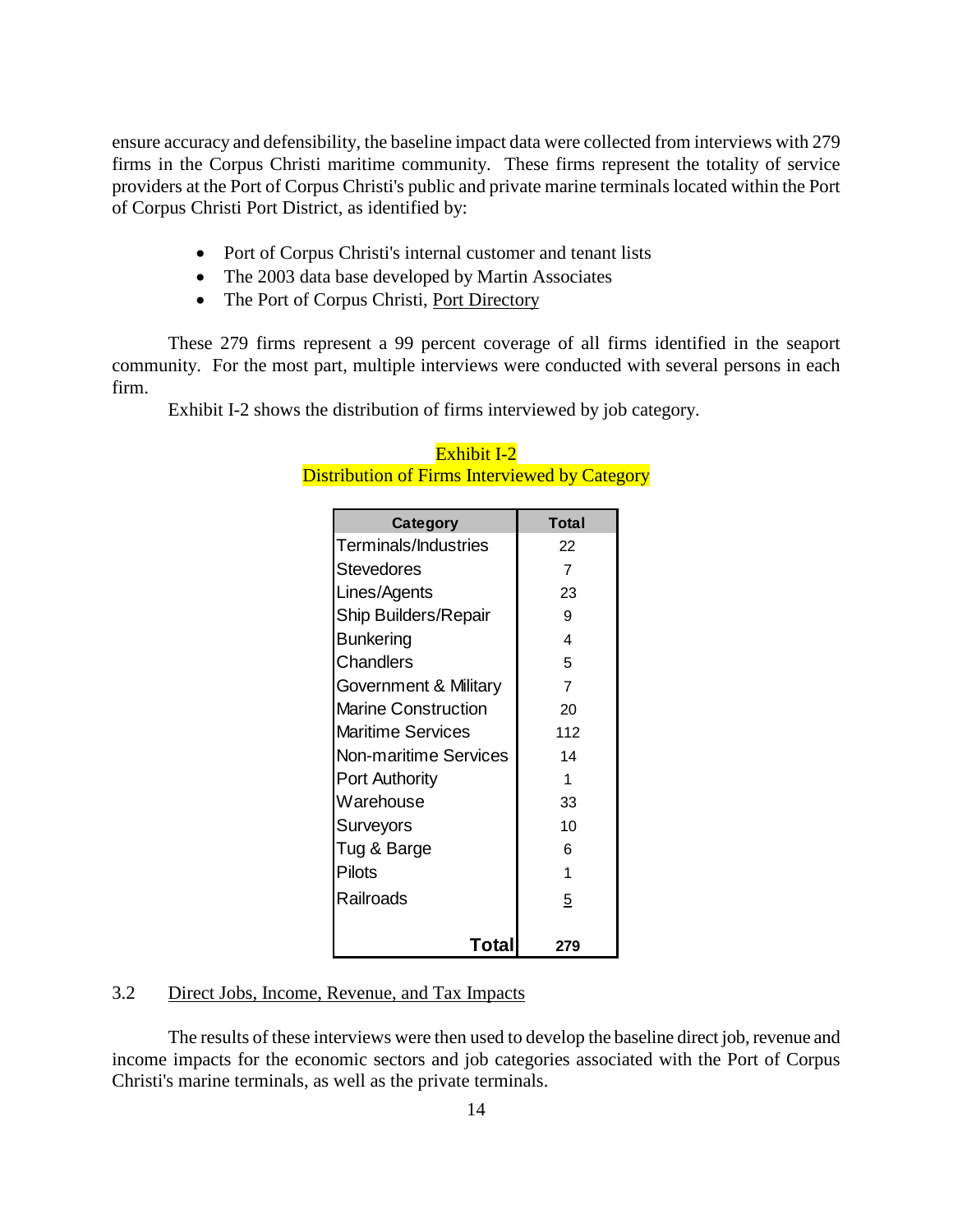The direct tax impacts are estimated at a state, county and local level based on state and local per capita tax burdens at each jurisdictional level.

This baseline survey data was also used to develop operational models which can be used to update the impacts of the Port of Corpus Christi Authority's marine terminals and private terminals on an annual basis and to evaluate the impacts of changes in:

- Marine cargo tonnage, by commodity
- Seaport labor productivity, and work rules
- Modal distribution of seaport cargo (what percent of the inland transportation of a commodity is truck versus rail), as well as the geographical distribution of each commodity
- Vessel calls and vessel size
- New carrier services.

Also, the operational models can be used to evaluate alternative facilities expansion projects and new marine terminal construction, as well as the impacts associated with channel dredging and widening.

## <span id="page-16-0"></span>3.3 Induced Impacts

Induced impacts are those generated by the purchases of the individuals employed as a result of seaport activity. For example, a portion of the personal earnings received by those directly employed due to activity at the marine terminals is used for purchases of goods and services, both regionally, as well as out-of-the region. These purchases, in turn, create additional jobs in the region which are classified as induced. To estimate these induced jobs, a regional personal earnings multiplier was developed from data provided by the Bureau of Economic Analysis, Regional Income Division. This personal earnings multiplier is used to estimate the total personal earnings generated in the region as a result of the activity at the Port of Corpus Christi Authority's Marine Terminals and at private marine terminals. A portion of this total personal earnings impact is next allocated to specific local purchases (as determined from consumption data for Corpus Christi residents, as developed from the U.S. Bureau of Labor Statistics, Consumer Expenditure Survey, 2002). These purchases are next converted into retail and wholesale induced jobs in the regional economy.

*Induced jobs are not estimated at lower levels of purchasing rounds (after the wholesale round) since it is not possible to trace with a sufficient degree of accuracy, geographically, where purchases at the remaining levels occur. However, about 80 percent of the consumption will likely occur at the first two rounds of purchases, which are most likely local retail and wholesale purchases.*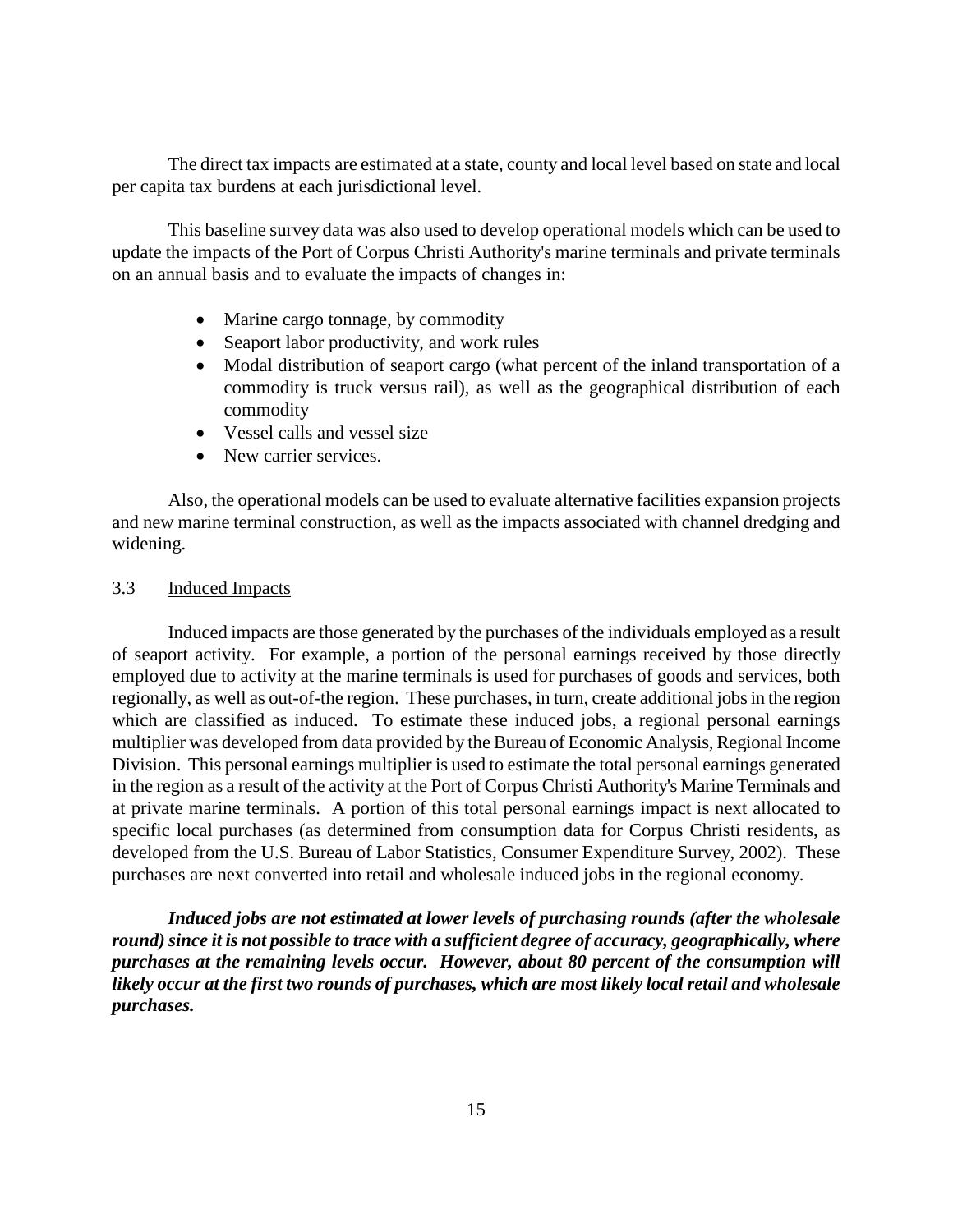#### <span id="page-17-0"></span>3.4 Indirect Jobs

Indirect jobs are generated in the local economy as the result of purchases by firms that are directly dependent upon cargo and vessel activity at the marine terminals, including the dependent shippers/consignees. These purchases are for goods and services such as office supplies and equipment, maintenance and repair services, communications and utilities, transportation services and other professional services. To estimate the indirect economic impact, local purchases, by type of purchase, were collected from each of the 279 firms interviewed. These local purchases were then combined with employment to sales ratios in local supplying industries, developed from the U.S. Bureau of Economic Analysis Regional Input-Output Modeling System for the State of Texas. The indirect job ratios also account for the in-state spin-off effects from multiple rounds of supply chains that are required to provide the locally purchased goods and services.

## <span id="page-17-1"></span>3.5 Related Impacts

Related impacts measure the jobs with shippers and consignees moving cargo through the Port of Corpus Christi's marine terminals and private terminals. These jobs are classified as related jobs, since the firms using the marine terminals for the movement of cargo can and do use other seaports and marine terminals. For example, firms importing or exporting containerized cargo typically select a steamship line rather than the seaport through which the cargo will move, and the port through which the containerized cargo moves is ultimately determined by the steamship line's port call rotation. Similarly, exporters of breakbulk cargo often use freight forwarders, who in turn choose the port of export. Importers of breakbulk cargo often use several ports for the import of cargo, based on market locations. Because of the proximity of other ports and the associated steamship service at these ports, such as Galveston, Houston, New Orleans, as well as West Coast Ports (competing for the Far East land bridge cargo) to the Port of Corpus Christi's marine terminals, importers as well as exporters of containers and breakbulk cargo have some flexibility in port choice. As a result, jobs with these exporters and importers cannot be counted as dependent upon the public and private marine terminals.

These jobs are estimated based on the value per ton of the commodities exported and imported via the Port and the associated jobs to value of output ratios for the respective producing and consuming industries located in the state. The value per ton of each of the key commodities moving via the Port of Corpus Christi was developed from the U.S. Maritime Administration, Foreign Trade Statistics. Ratios of jobs to value of output for the corresponding consuming and producing industries were developed by Martin Associates from the U.S. Bureau of Economic Analysis, Regional Input-Output Modeling System for the State of Texas. These jobs to value coefficients include the in-state, spin-off impacts that would occur in order to produce the export commodity or use the import commodity in production. The percent of each commodity that is produced or consumed in the State of Texas was next developed from the interviews with the terminal operators, and the value of each commodity remaining in the State of Texas was calculated. The ratios of jobs to value of export or import cargo were then combined with the in-state value of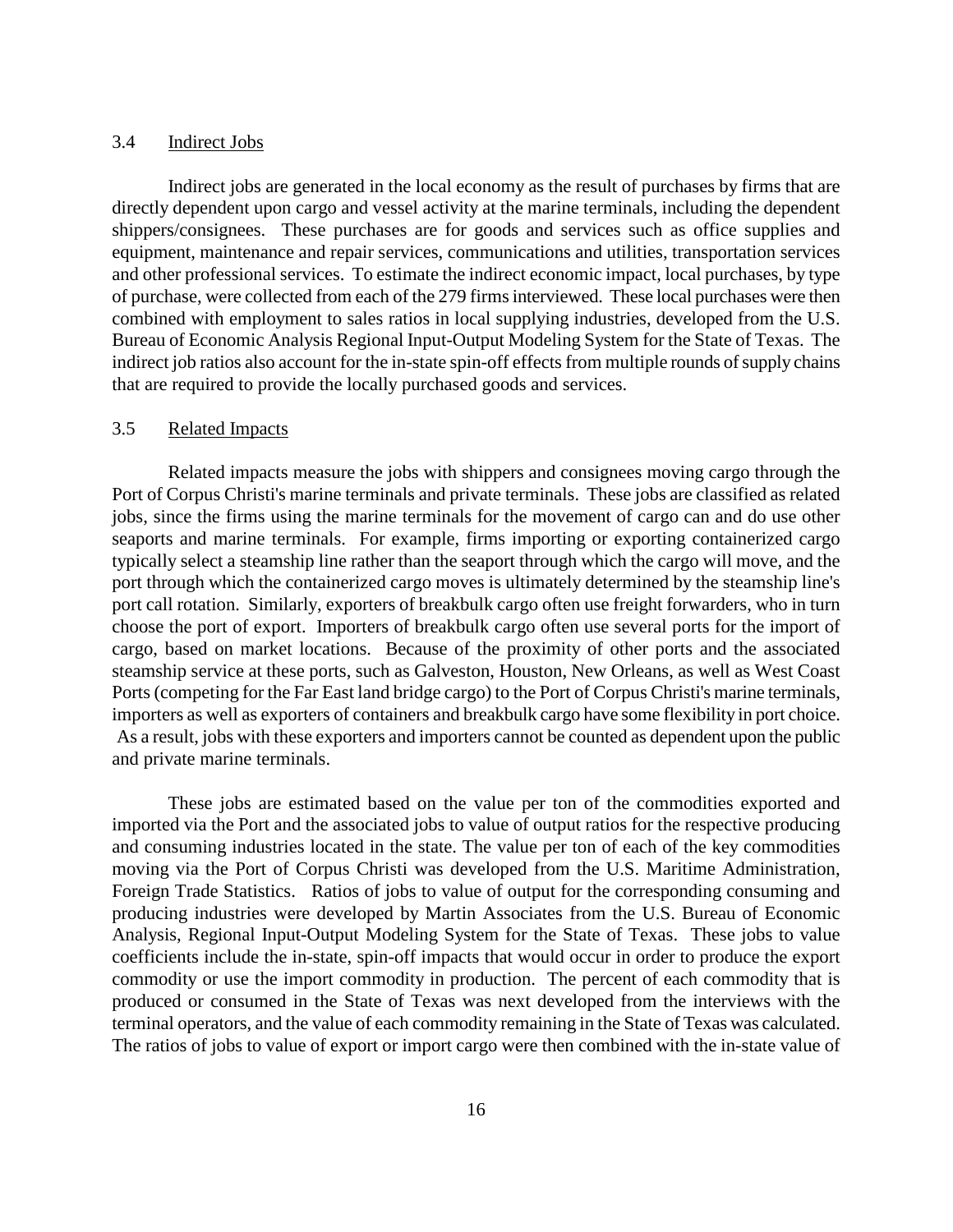the respective commodities moving via the marine terminals to estimate related jobs and the spin-off jobs in-state to support the export and import industries.

## <span id="page-18-0"></span>**4. COMMODITIES INCLUDED IN THE ANALYSIS**

A major use of an economic impact analysis is to provide a tool for port development planning. As a port grows, available land and other resources for port facilities become scarce, and decisions must be made as to how to develop the land and utilize the resources in the most efficient manner. Various types of facility configurations are associated with different commodities. For example, containers require a large amount of paved, open storage space, while certain types of break bulk cargoes require covered storage. Frozen meat and perishable commodities require temperature controlled warehouses. Some dry bulk cargo requires covered storage and special dust removing equipment, while tank farms are needed to store liquid bulk cargo.

An understanding of the commodity's relative economic value in terms of employment and income to the local community, the cost of providing the facilities, and the relative demand for the different commodities is essential in making future port development plans. Because of this need for understanding relative commodity impacts, economic impacts are estimated for the following commodities handled at the public and private marine terminals.

- Iron and steel products
- Machinery
- Military cargo
- Wind Energy Components
- Temperature controlled break bulk cargo
- Break Bulk
- Bulk grain
- Alumina
- Bauxite and ore
- Other dry bulk, including petroleum coke
- Chemicals
- Liquid fertilizer
- Petroleum

It should be emphasized that commodity-specific impacts are not estimated for each of the four economic sectors described in the last section. Specific impacts by commodity could not be allocated to individual commodities with any degree of accuracy for marine construction, ship repair, or the state and federal government. In addition, taxes have not been displayed by specific commodity since these tax impacts will reflect the same distribution over commodities as the employment impact.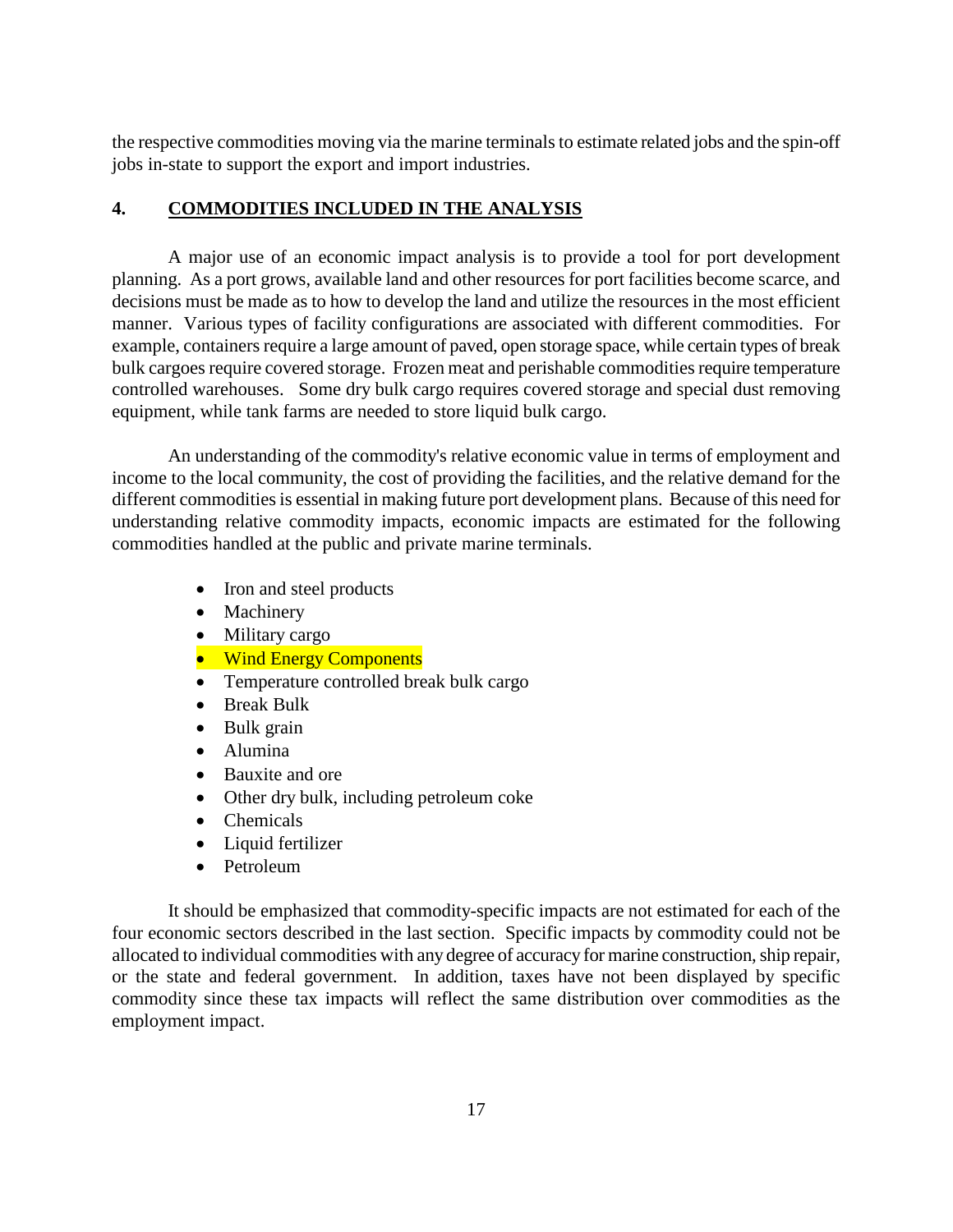## **II. MARITIME EMPLOYMENT IMPACTS**

<span id="page-19-0"></span>In this chapter, the employment generated by maritime cargo activity at the public and private marine terminals within the Port of Corpus Christi Port District is estimated. The chapter is organized as follows:

- First, the total employment that is in some way related to the activities at the public and private marine terminals is estimated.
- Second, the subset of total employment that is judged to be totally dependent (i.e., direct jobs) on port activity is analyzed as follows:
	- The direct job impact is estimated in terms of key economic sectors, i.e., surface transportation sector, maritime services sector, etc.
	- The direct job impact is estimated by detailed job category, i.e., trucking, ILA/dockworkers, freight forwarders/customshouse brokers, steamship agents, chandlers, surveyors, etc.
	- The direct job impact is estimated for each of the key commodities/commodity groups.
	- The direct job impact is assessed on a per 1,000 ton basis.
	- The direct job impact is estimated based on the residency of those directly employed.
- Induced and indirect jobs are estimated.
- Finally, jobs related to the marine activity at the public and private marine terminals are described.

## <span id="page-19-1"></span>**1. TOTAL MARINE CARGO EMPLOYMENT IMPACT**

It is estimated that about 40,425 jobs are directly or indirectly generated by port activities at the public and private marine terminals within the Port of Corpus Christi Port District. Of the 40,425 jobs:

• 10,400 jobs are directly generated by activities at the public and private marine terminals and if such activities should cease, these jobs would be discontinued over the short term.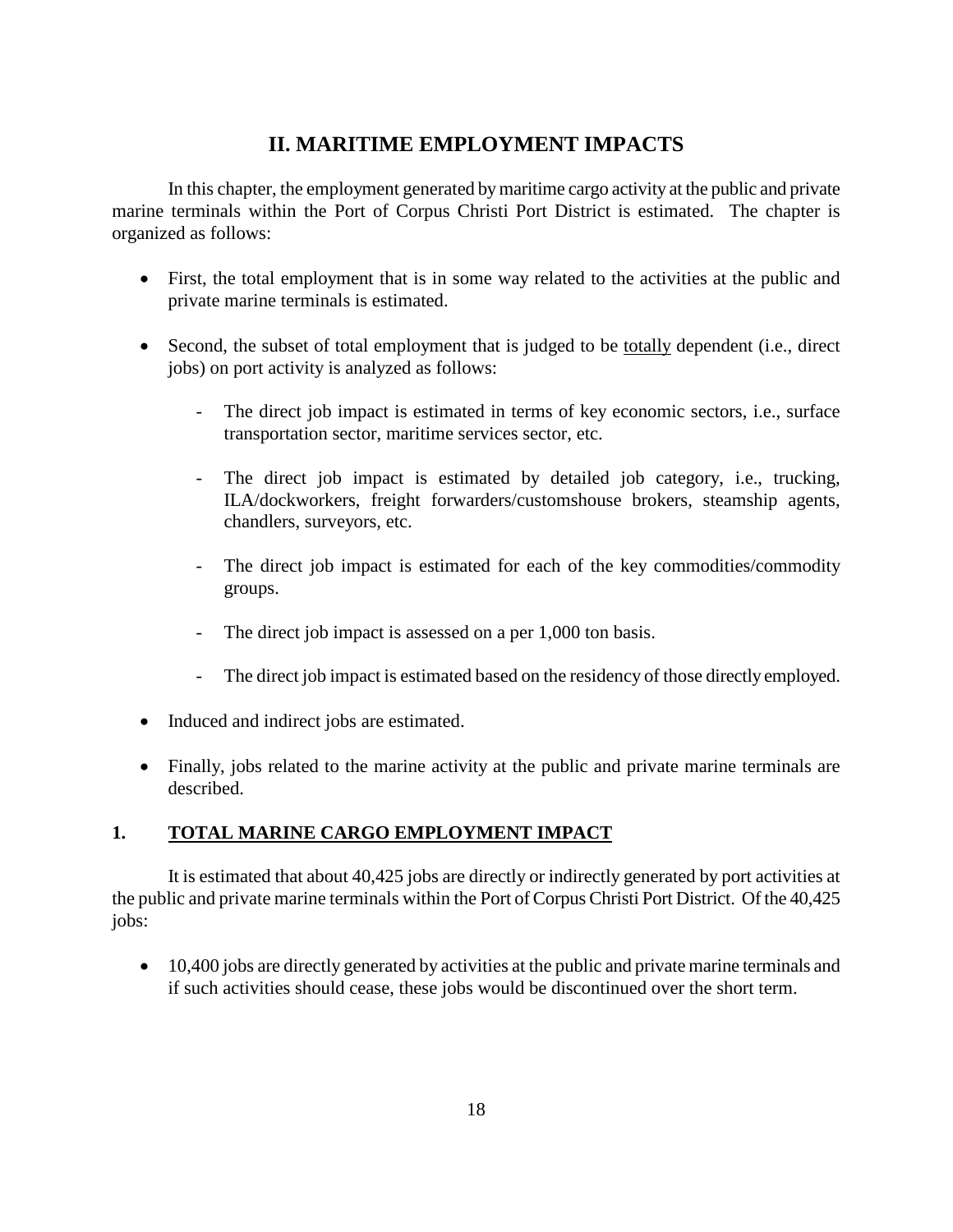- 13,644 jobs (induced jobs) are supported by the local purchases of the 10,400 individuals directly generated by port activity at the marine terminals. An additional 16,381 indirect jobs were supported by \$1.7 billion of purchases in the local and regional economy by firms providing direct cargo handling and vessel services, as well as the dependent shippers/consignees (petroleum refineries and petro-chemical plants).
- 1,101 jobs are related to cargo imported and exported via the public and private marine terminals. These jobs are primarily with local companies importing steel and construction equipment that moves through the Port, and farmers producing grain for export. These jobs are considered to be related to activities at the public and private marine terminals, but the degree of dependence on these terminals is difficult to estimate. It is to be emphasized that the level of employment with these exporters and importers is based on the demand for the final product by the use of the marine terminals at Corpus Christi. However, if other terminals were used, it is likely that the costs of importing and exporting would increase, which could have long run implications on the level of employment with the related shippers/consignees.

## <span id="page-20-0"></span>**2. DIRECT MARINE CARGO JOB IMPACTS**

In 2008, nearly 86 million tons of domestic and foreign waterborne cargo moved via the public and private marine terminals. As a result of this activity, 10,400 full-time jobs were directly created<sup>[3](#page-20-2)</sup>. In this section the jobs are analyzed in terms of:

- Distribution by economic sector
- Distribution by job category
- Distribution by commodity group
- Assessment on a per 1,000 ton basis
- Distribution by county and place of residency.

These distributions are developed in more detail below.

## <span id="page-20-1"></span>2.1 Job Impacts by Sector

Exhibit II-1 presents the distribution of the 10,400 direct jobs among the following economic sectors:

- Surface Transportation sector
- Maritime Service sector

 $\overline{a}$ 

• Shippers/Consignees sector

<span id="page-20-2"></span> $3$  Jobs are measured in terms of full-time worker equivalents. If a worker is employed only 50 percent of the time by activity at the Port of Corpus Christi public and private marine terminals, then this worker is counted as .5 jobs.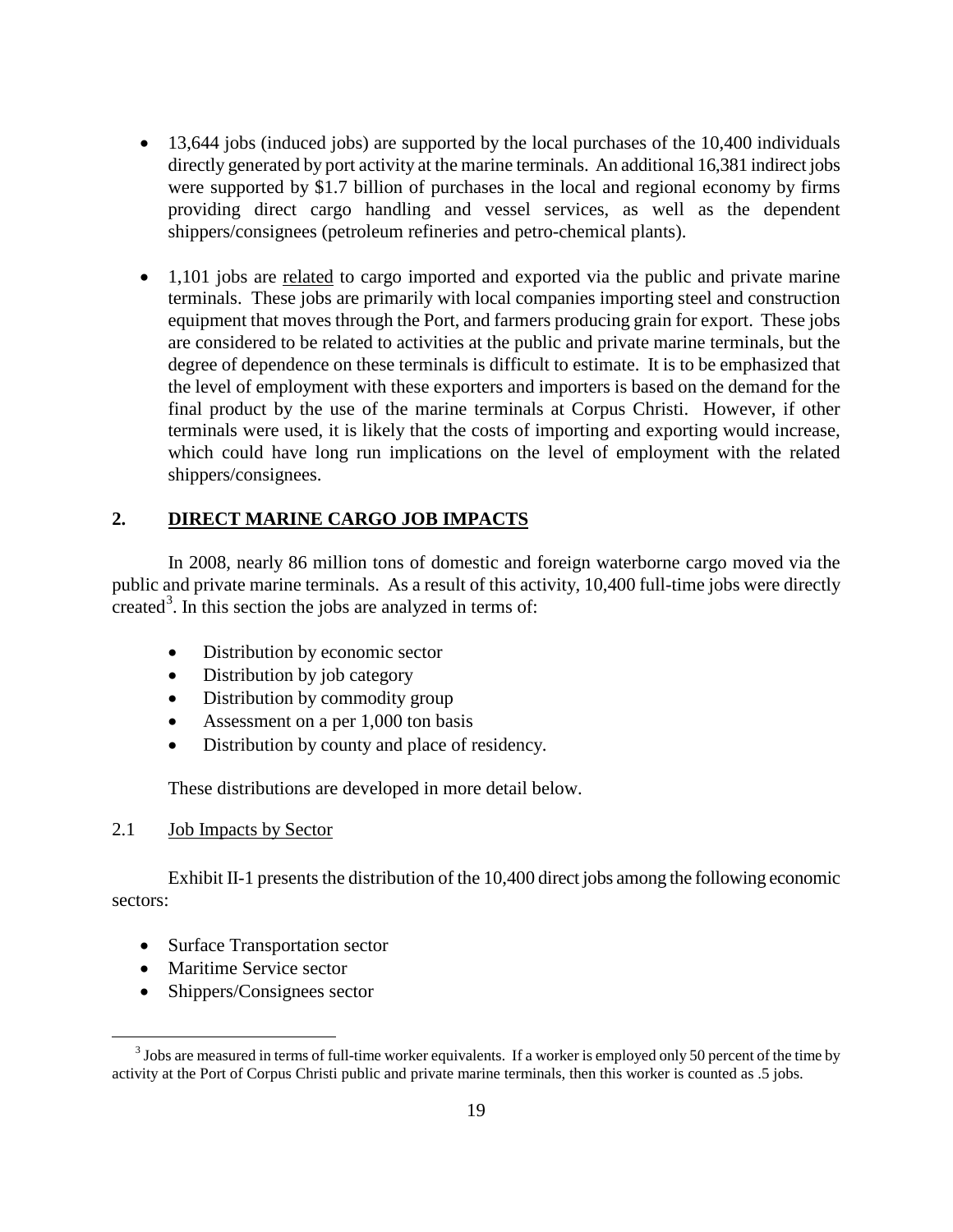#### • Port of Corpus Christi Authority

The exhibit indicates that the majority of direct jobs, 62 percent, are with dependent shippers/consignees, primarily petro-chemical firms and refineries located within the Corpus Christi Port District. About 3,800 of these dependent shippers/consignees are with refineries, chemical plants and petro-chemical plants. Another 450 jobs are associated with imported ore and alumina, while 1,700 shippers/consignees are directly dependent upon machinery, construction materials, and project cargo moving via private and public terminals.

Direct jobs with maritime service firms account for about 28 percent of the direct job impact. The majority of these maritime service sector jobs are with marine construction firms; followed by jobs with miscellaneous maritime services firms; federal, and state government agencies; ship repair operations; terminal employees with the grain elevators, bulk and break bulk terminals; and members of the International Longshoremen's Association (ILA) and other dockworkers involved in loading and off-loading vessels and barges. About 8 percent of the direct jobs are with the surface transportation sector, the majority of which is held by truckers. The employees of the Port of Corpus Christi Authority account for 1.2 percent of the direct job impact.

Exhibit II-1 also shows the job impacts by detailed job category within the sectors. As this exhibit shows, the largest job impacts are with shippers and consignees dependent upon the cargo moving via the terminals at the Port of Corpus Christi. Jobs with construction companies that have their own private terminals account for the next largest impact, followed by direct jobs generated with trucking companies moving cargo to and from the Corpus Christi marine terminals and the private marine terminals. The majority of these trucking jobs are generated by the distribution of petroleum products from the refineries and the movement of dry bulk cargo to and from Public Bulk Docks and private terminals.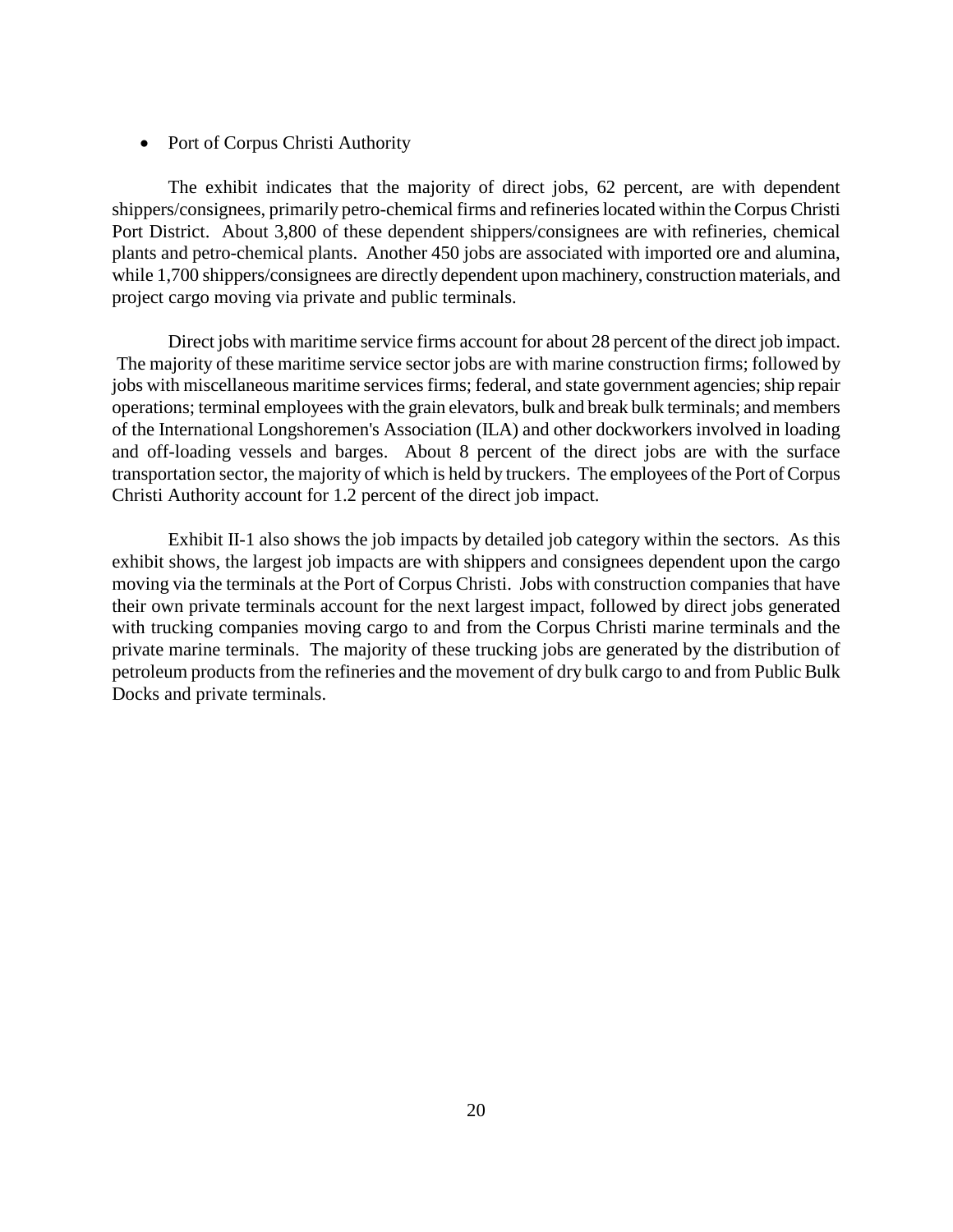| Exhibit II-1                                         |
|------------------------------------------------------|
| <b>Employment Impacts by Sector and Job Category</b> |

| <b>Impact Category</b>                  | <b>Direct Jobs</b> |  |  |  |
|-----------------------------------------|--------------------|--|--|--|
| <b>Surface Transportation</b>           |                    |  |  |  |
| Rail                                    | 83                 |  |  |  |
| Truck                                   | 726                |  |  |  |
| <b>Maritime Services</b>                |                    |  |  |  |
| <b>Terminal Operators</b>               | 181                |  |  |  |
| <b>ILA/Dockworkers</b>                  | 132                |  |  |  |
| Towing                                  | 59                 |  |  |  |
| Pilots                                  | 18                 |  |  |  |
| Agents                                  | 29                 |  |  |  |
| <b>Chandlers/Surveyors</b>              | 106                |  |  |  |
| Warehousing                             | 137                |  |  |  |
| <b>Marine Construction</b>              | 833                |  |  |  |
| Government                              | 408                |  |  |  |
| Ship Repair                             | 326                |  |  |  |
| Barge/Bunkers                           | 92                 |  |  |  |
| Miscellaneous Marine Services           | 592                |  |  |  |
| <b>Shippers/Consignees</b>              | 6,500              |  |  |  |
| <b>Port of Corpus Christi Authority</b> | 178                |  |  |  |
| Total                                   | 10,400             |  |  |  |

## <span id="page-22-0"></span>2.2 Direct Job Impacts by Commodity

Most of the 10,400 jobs considered to be generated by port activity can be associated with the handling of specific commodities or commodity groups. Certain employment categories such as government employees and employees with marine construction and ship repair cannot be identified with a specific commodity. As a result, employment in these groups (which totaled 2,636) was not allocated to commodity groups.

Exhibit II-2 presents the relative employment impacts in terms of commodity groups.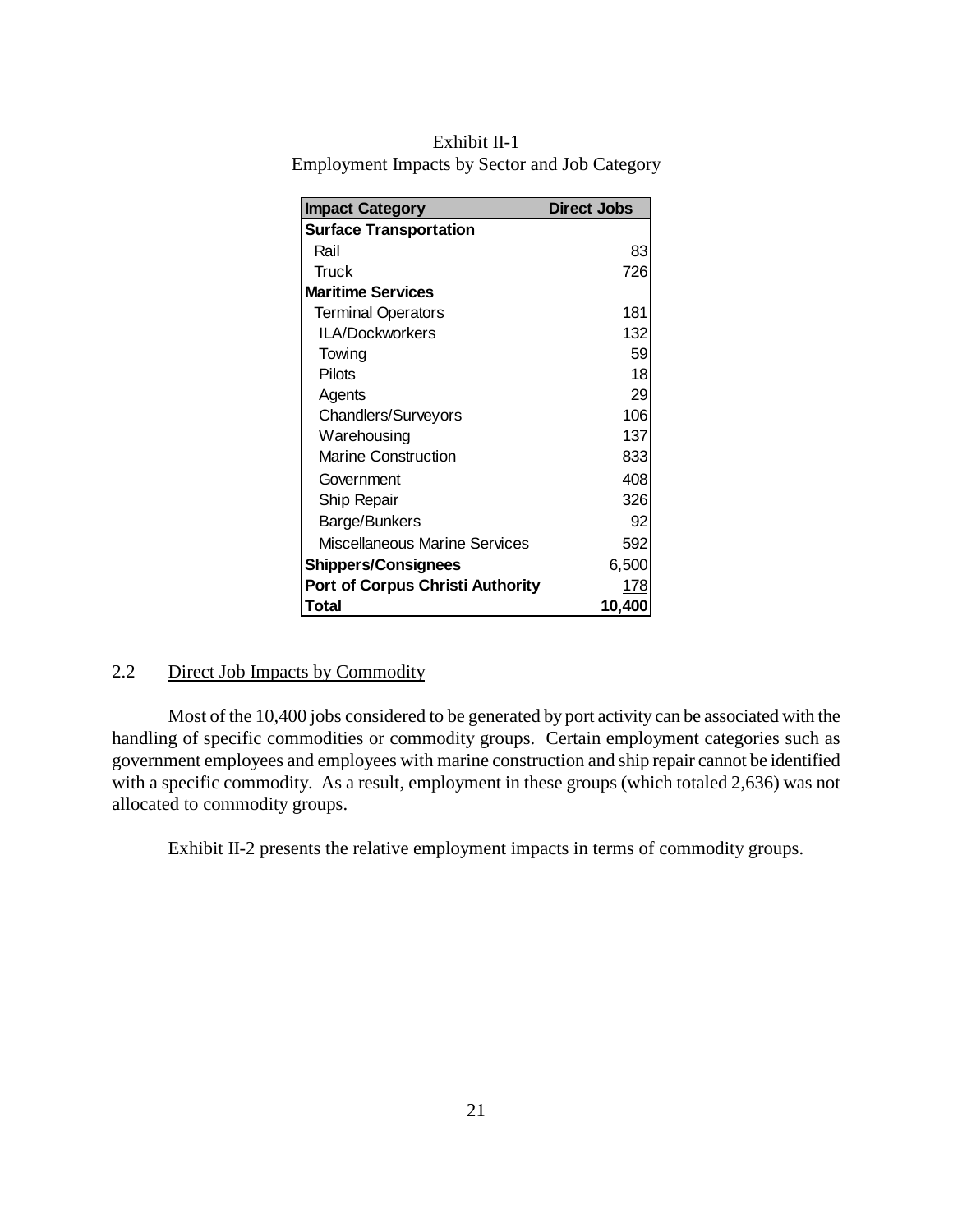| Exhibit $II-2$                                 |
|------------------------------------------------|
| Distribution of Direct Job Impact by Commodity |

| Cargo                          | <b>Direct Jobs</b> |
|--------------------------------|--------------------|
| <b>Petroleum</b>               | 3,896              |
| <b>Machinery</b>               | 1,757              |
| <b>Chemicals</b>               | 915                |
| Ore                            | 236                |
| Alumina                        | 232                |
| <b>Other Dry Bulk</b>          | 273                |
| <b>Bulk Grain</b>              | 207                |
| <b>Military</b>                | 81                 |
| <b>Refrigerated Break Bulk</b> | 27                 |
| <b>Fertilizer</b>              | 10                 |
| <b>Break Bulk</b>              | 80                 |
| Steel                          | 47                 |
| <b>Containerized Cargo</b>     | 4                  |
| <b>Not Allocated</b>           | <u>2,636</u>       |
| <b>TOTAL JOBS</b>              | 10,400             |

Petroleum and petroleum products created the largest number of direct jobs, 3,896 jobs. The majority of these jobs were with petroleum refineries located within the Port of Corpus Christi Port District. The next largest direct job impact was generated by machinery and construction equipment moving via the Port, and the majority are with port dependent consignees. Petro-chemicals created the third largest direct job impact, accounting for 915 direct jobs, and the majority of these jobs are also with petro-chemical plants.

#### <span id="page-23-0"></span>2.3 Job Impacts Per Ton

The assessment of the job impacts on a per 1,000 ton basis provides a tool for port planners to use in evaluating the relative importance of different commodities as economic generators. Exhibit II-3 presents the job impacts per 1,000 tons for each commodity moving via the public and private marine terminals.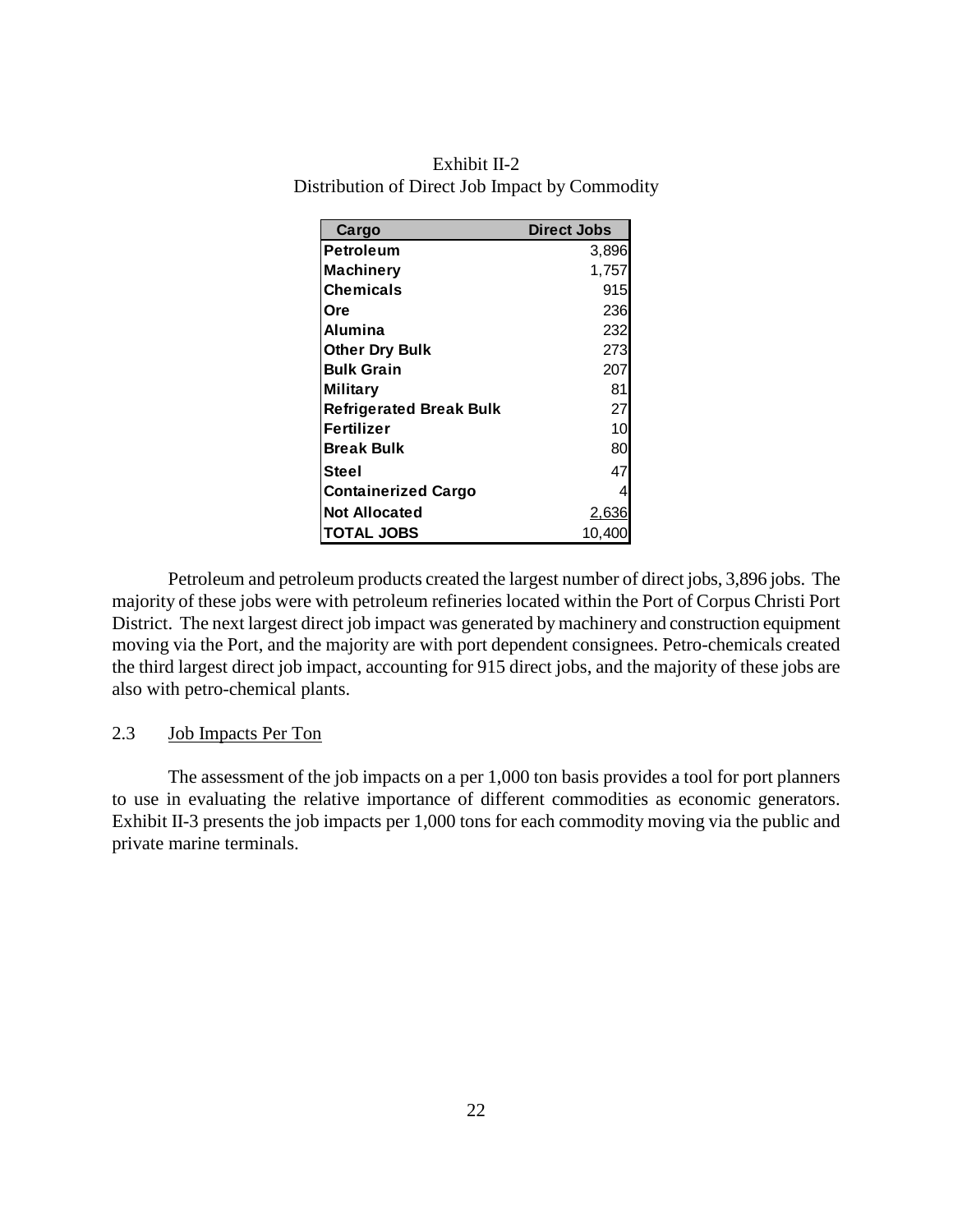| Cargo                          | <b>Jobs/(1,000 Tons)</b> |
|--------------------------------|--------------------------|
|                                |                          |
| Petroleum                      | 0.06                     |
| <b>Machinery</b>               | NA.                      |
| <b>Chemicals</b>               | 0.56                     |
| <b>Ore</b>                     | 0.06                     |
| Alumina                        | 0.16                     |
| <b>Other Dry Bulk</b>          | 0.12                     |
| <b>Bulk Grain</b>              | 0.04                     |
| <b>Military</b>                | 0.91                     |
| <b>Refrigerated Break Bulk</b> | 1.05                     |
| <b>Fertilizer</b>              | 0.03                     |
| <b>Break Bulk</b>              | 0.26                     |
| Steel                          | 0.40                     |
| <b>Containerized Cargo</b>     | 0.71                     |

Exhibit II-3 Job Impacts per 1,000 Tons

As this exhibit indicates, refrigerated break bulk cargo generates the largest job impact per 1,000 tons, reflecting the labor intensity of handling and storing the refrigerated cargo. No jobs to 1,000 ton ratio was developed for machinery, due to the large number of dependent shippers/consignees associated with the import of a relatively small tonnage of machinery. It is to be noted that as machinery tonnage imported via the port increases, employment will not likely grow in proportion. Despite the fact that petroleum generated the largest direct job impact, on a per 1,000 ton basis, petroleum generates 0.06 jobs per 1,000 tons. Dry bulk cargo, ores and grain also generate relatively small numbers of jobs per 1,000 tons. The finding that the petroleum and bulk cargoes generate relatively small direct jobs per 1,000 tons of throughput reflects the fact that the handling of liquid bulk and dry bulk cargoes is much less labor intensive than handling general cargo and further, the supporting infrastructure of agents, freight forwarders and customshouse brokers, warehousing and terminal operators is greater for general cargo such as machinery, steel, and break bulk cargoes than for the dry and liquid bulk cargoes. If the dependent shippers/consignees were not included in the direct job impacts per 1,000 ton measure, the difference in the labor intensity of general cargo versus liquid bulk cargo would be even more pronounced.

## <span id="page-24-0"></span>2.4 Direct Job Impacts by Place of Residency

To underscore the geographic scope of the impacts generated by the public and private marine terminals, Exhibit II-4 presents the distribution of the 10,400 direct jobs by place of residency. The residency analysis is based on the results of the interviews with 279 firms. As this exhibit indicates, the majority, 28 percent, of the direct jobs are held by residents of Corpus Christi, followed by about 21 percent held by residents of Nueces County, and 18 percent held by residents of San Patricio County. When the 28 percent of the direct jobs held by residents of Corpus Christi are included with the Nueces County impacts, nearly 50 percent of the 10,400 direct jobs are held by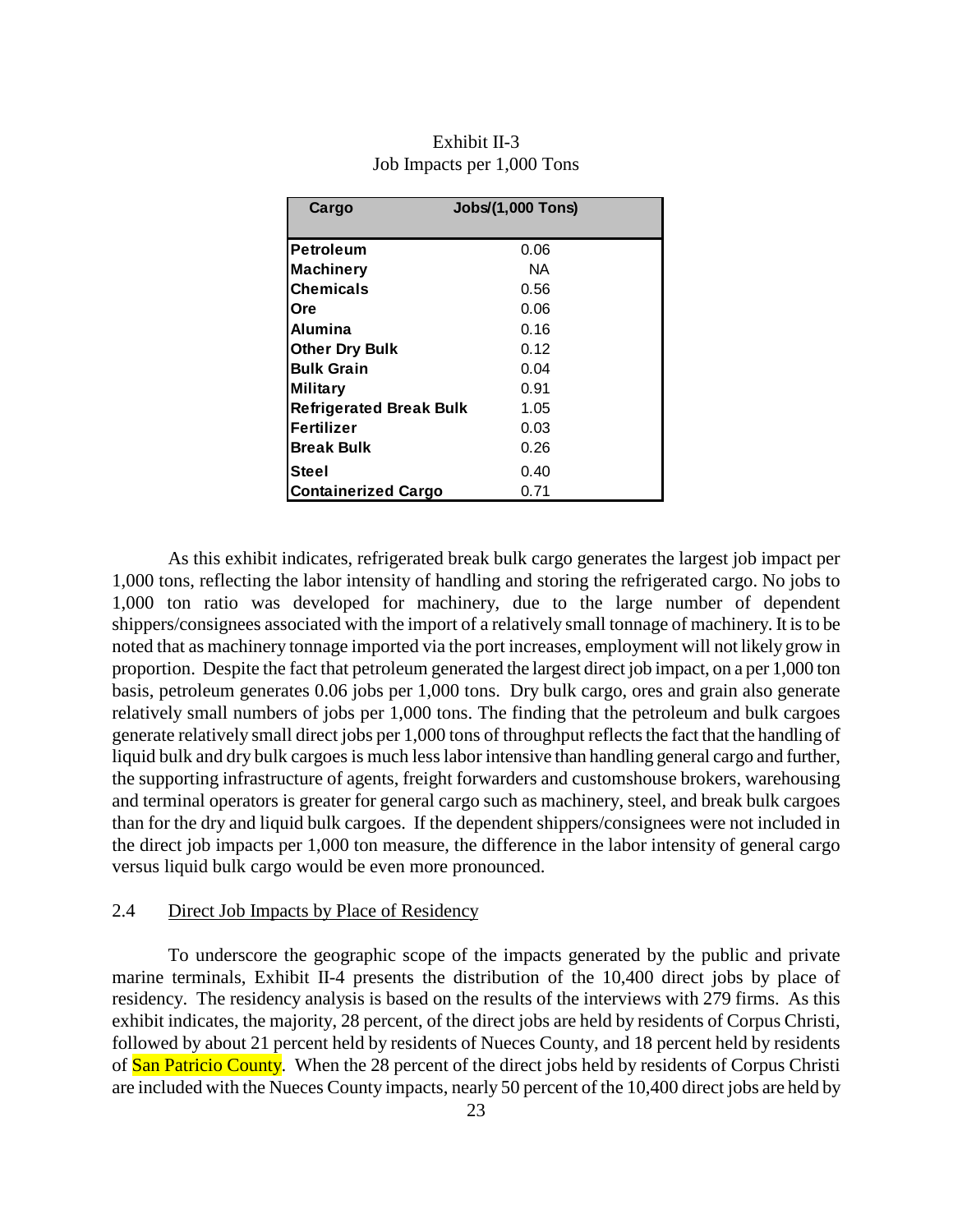residents of Nueces County.

| <b>Jurisdiction</b> | <b>Share</b> | <b>Direct Jobs</b> |
|---------------------|--------------|--------------------|
| Corpus Christi      | 28.00%       | 2,912              |
| San Patricio        | 18.19%       | 1,892              |
| <b>Nueces</b>       | 21.34%       | 2,219              |
| Live Oak            | 0.82%        | 85                 |
| Bee                 | 1.00%        | 104                |
| Jim Wells           | 0.78%        | 81                 |
| Kleberg             | 0.79%        | 82                 |
| Aransas             | 1.30%        | 135                |
| Refugio             | 0.79%        | 82                 |
| Other               | 26.99%       | 2,807              |
| Total               | 100.00%      | 10.400             |

Exhibit II-4 Distribution of Direct Jobs by Place of Residency

## <span id="page-25-0"></span>**3. INDUCED JOBS**

The 10,400 directly employed individuals due to activity at the public and private marine terminals received wages and salaries, a part of which was used to purchase local goods and services such as food, housing, clothing, transportation services, etc. As a result of these local purchases, 13,644 jobs in the regional economy were supported. The majority of the induced jobs are in the construction and home furnishings sector, followed by jobs in restaurant and with local and regional private sector social services, business services and educational services.

## <span id="page-25-1"></span>**4. INDIRECT JOBS**

 $\overline{a}$ 

In addition to the induced jobs generated by the purchases by directly employed individuals, the firms providing the direct services and employing the 10,400 direct jobs make local purchases for goods and services. These local purchases by the firms dependent upon the public and private marine facilities generate additional local jobs -- indirect jobs. Based on interviews with the 279 firms, these firms made \$1.7 billion of local and in-state purchases in 2008. [4](#page-25-2) These direct local purchases created an additional 16,381 indirect jobs in the local economy.

<span id="page-25-2"></span><sup>&</sup>lt;sup>4</sup>The \$1.7 billion of in-state purchases includes purchases made by the petro-chemical plants, refineries, and chemical plants directly dependent upon the shipment and receipt of petroleum products and crude via marine terminals within the Port of Corpus Christi. The purchases by these dependent shippers were included, even though the revenue from the sales of the petroleum products and the petro-chemicals were not. The demand for the petroleum and chemical products determines the value of the commodity, not the use of the Port.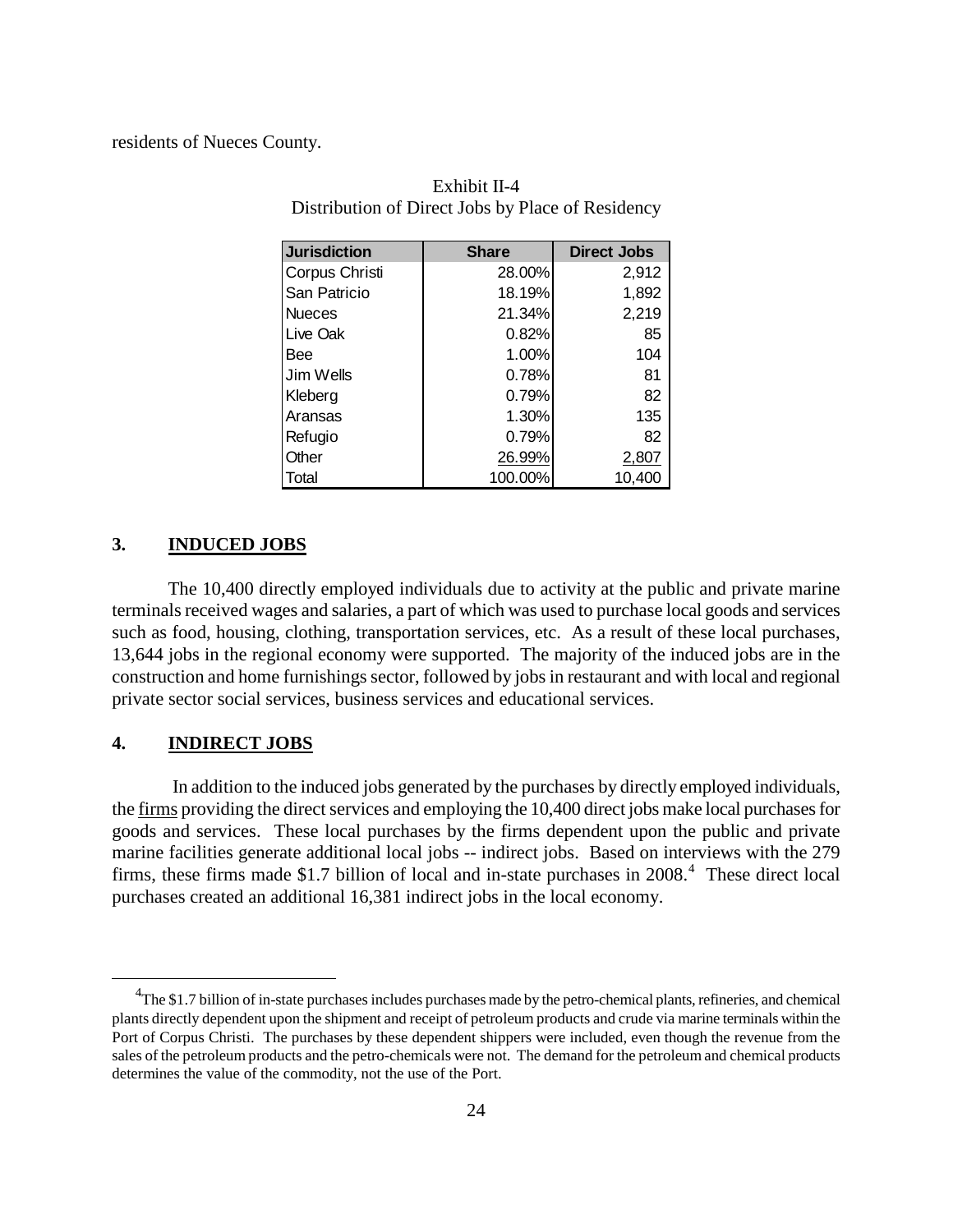## <span id="page-26-0"></span>**5. RELATED JOBS**

It is estimated that about 1,101 jobs are related to cargo moving via the public and private marine terminals. These jobs are with shippers/consignees of break bulk cargo, steel, machinery and project cargo, as well as with farmers producing grain for export. It is to be emphasized, that the majority of the users of the Port of Corpus Christi tend to be dependent upon the Port, rather than related to the Port. This is typically not the case for Ports that handle a large share of general cargo and containerized cargo. To estimate these related jobs, Martin Associates developed ratios of jobs to the value of cargo exported/imported (by type of cargo). The jobs per value of shipment data for Texas were developed from the U.S. Bureau of Economic Analysis, RIMS II. The jobs per shipment value were multiplied by value and tonnage of cargo moving via the marine terminals, to estimate the related jobs. The percent of each commodity moving in Texas is based on data supplied for each commodity by the terminal operators and steamship lines interviewed.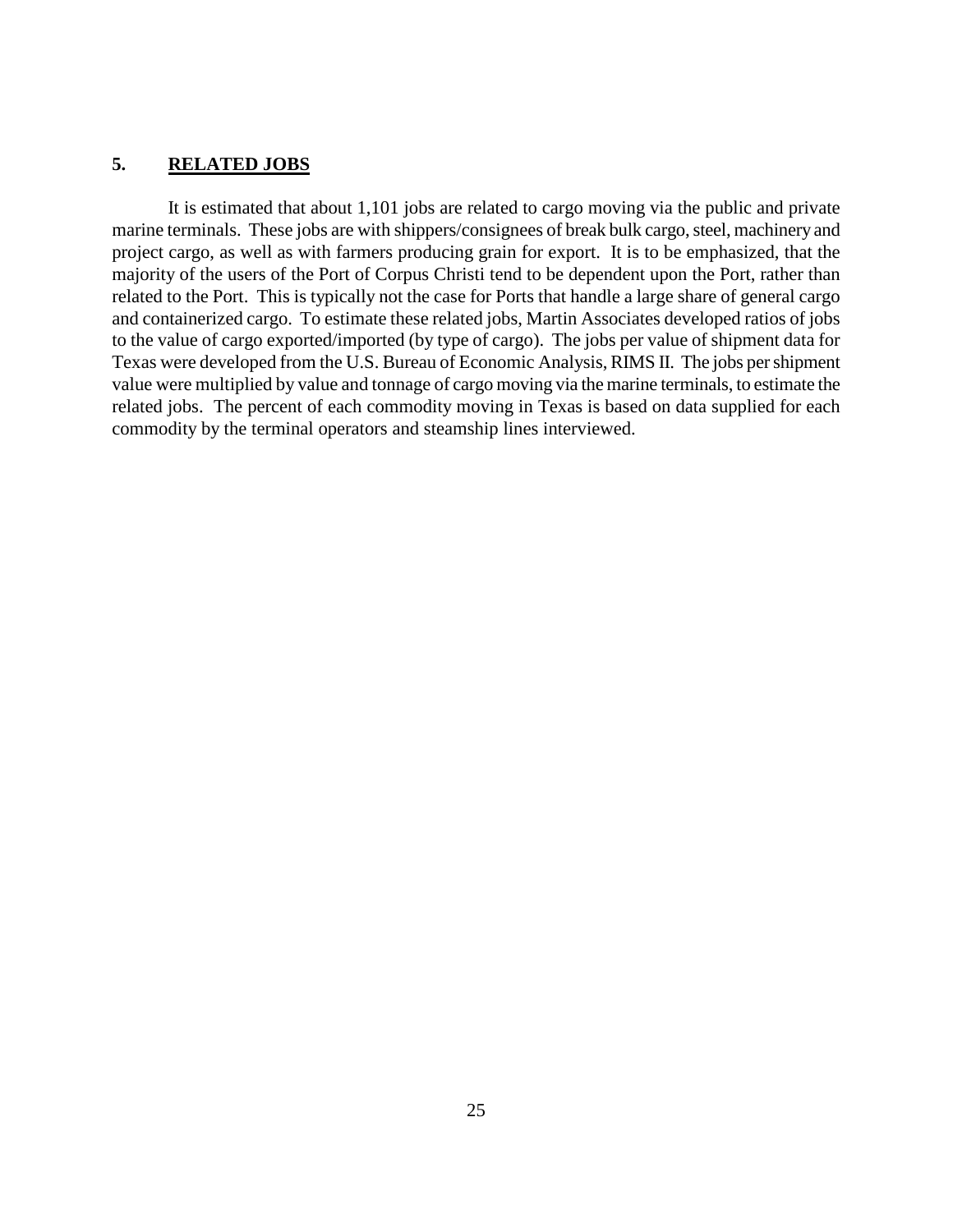No related jobs were estimated for petroleum, chemicals, petro-chemicals and bulk cargo, since the users of the port to ship and receive these products are counted as direct jobs.

It is to be emphasized that these are related jobs, and would not likely disappear if the marine terminals were to close to marine cargo and vessel/barge activity. Given a level of demand for the machinery, steel, export grain and breakbulk commodities (mostly manufactured cargo), the cargo would be shipped through another port such as Galveston, Freeport, Houston or Brownsville.

*It is to be further emphasized that when the impact models are used for planning purposes, related jobs should not be used to judge the economic benefits of a particular project. Related jobs are not estimated with the same degree of defensibility as are the direct, induced and indirect jobs. Therefore, only these three types of job impacts should be used in evaluating port investments. The purpose of the related jobs estimates is to provide a proxy for the magnitude of the more general economic development impact of the private and public port facilities.*

Since these jobs are classified as related, not port dependent, no estimates of income and taxes are developed.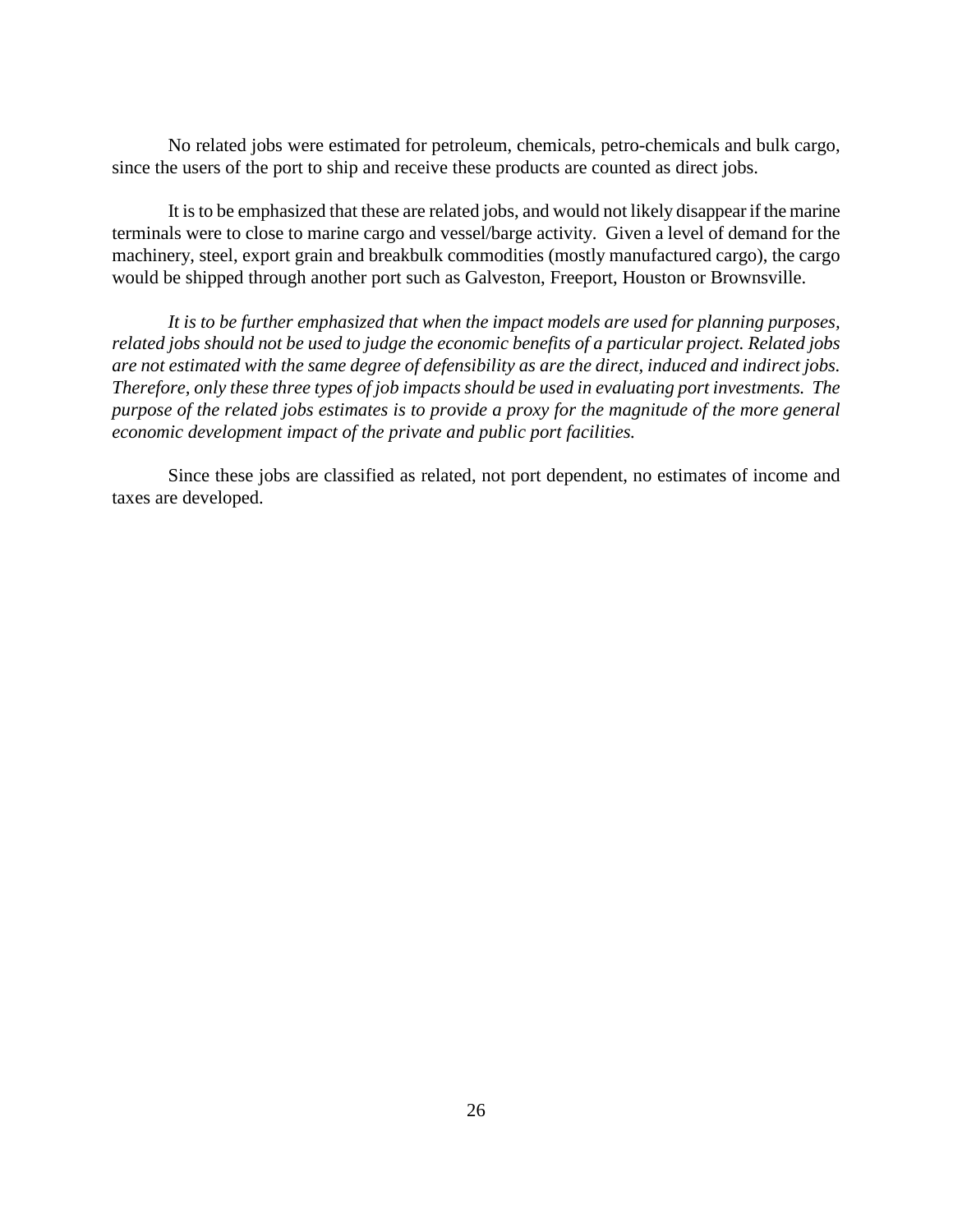## <span id="page-28-0"></span>**III. MARINE CARGO REVENUE, INCOME AND TAX IMPACTS**

The 86 million tons of cargo handled at the public and private marine terminals in the Corpus Christi Port District generated revenue for firms in each of the four economic sectors. For example, revenue is received by the railroads and the trucking companies within the surface transportation sector as a result of moving export cargo to the marine terminals and distributing the imported commodities inland after receipt at the marine terminals. The firms in the maritime services sector receive revenue from arranging for transportation services, cargo handling, providing services to vessels in port and repairs to vessels calling the port facilities. The Port of Corpus Christi Authority receives revenue from terminal leases and port charges such as wharfage and dockage assessed on cargo and vessels. In addition, revenue is received by shippers/consignees from the sales of cargo shipped or received via the marine cargo terminals and from the sales of products made with raw materials received through the terminals. Since this chapter is concerned with the revenue generated from providing maritime services, the shipper/consignee revenue (i.e., the value of the cargo shipped or received through the marine terminals, as well as the value of the products produced by the portdependent shippers/consignees) will be excluded from the remaining discussion.

The revenue generated by port activity consists of many components. For example, gross revenue is used to pay employee salaries and taxes, it is distributed to stockholders of the companies providing the vessel and cargo handling services, and it is used for the purchases of equipment and maintenance services. Of these components, only three can be isolated geographically with any degree of accuracy. These are the personal income component of revenue, which can be traced to geographic locations based on the residence of those receiving the income, the payment of state and local taxes, and the local purchases made by firms dependent upon the maritime activity. The balance of the revenue is distributed in the form of payments to firms located outside the Corpus Christi region providing goods and services to the four sectors and for the distribution of company profits to shareholders.

Since it is difficult to trace all the components of the revenue beneficiaries, an estimate of revenue is developed, but no conclusions are formulated as to how the revenue (other than personal income, taxes and local purchases) is distributed, geographically. It is more accurate to trace the distribution of personal income (which is a subset of revenue) through the geographic locations of individuals receiving the income, as well as the local purchases by port-dependent firms.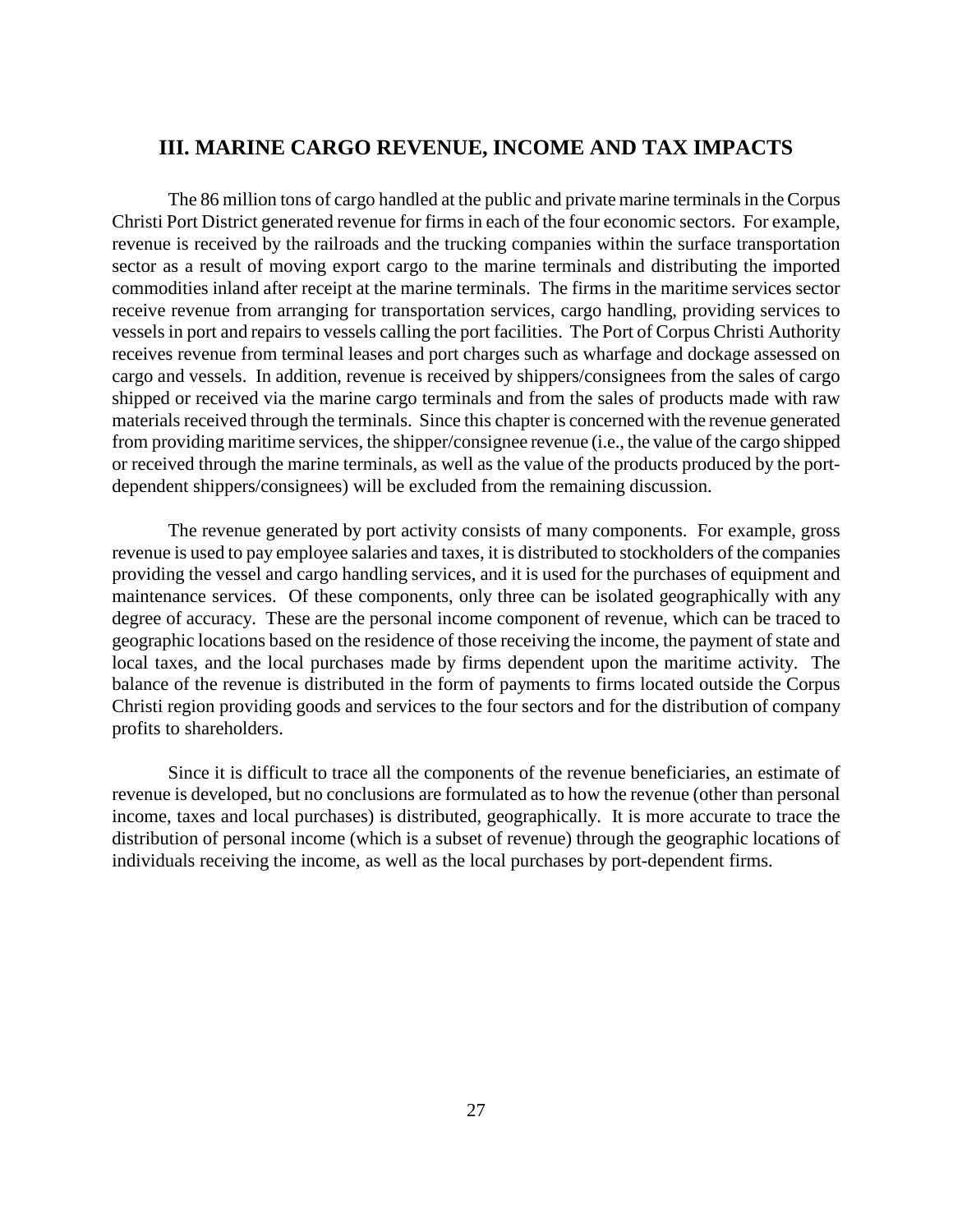## <span id="page-29-0"></span>**1. REVENUE IMPACT**

In 2008, the cargo and vessel activity at the Port of Corpus Christi's public and private marine terminals generated about \$1.6 billion of business revenue to the firms providing cargo handling and vessel services.

## <span id="page-29-1"></span>1.1 Revenue Impacts By Economic Sector

Exhibit III-1 presents the total revenue estimated to have been generated by port activity in 2008. This revenue includes the revenue received by firms providing services to the commodity and vessel activity at the public and private terminals, and includes revenue received by trucking firms, stevedores, the Port of Corpus Christi Authority, chandlers, agents, pilots, towing companies, etc. Not included is the revenue from the use/value of the cargo moving via the marine terminals.

About 52 percent of the \$1.6 billion revenue impact is received by the railroads, pipelines and trucking firms in the surface transportation sector. The majority of the surface transportation revenue is received by the pipelines, followed by the railroads, despite the fact that the majority of the direct jobs in this sector are held by the trucking companies. Petroleum, chemicals and bulk grain are the key cargoes moving via rail. The high revenue impact for the pipelines reflects the fact that the pipelines are not very labor intensive, but yield a relatively high revenue impact based on the transportation of petroleum products and petro-chemicals. The relatively high revenue impact for the railroads (compared to the relatively small job impact for railroads) reflects the relatively low labor intensive nature of rail transportation and the relatively high rail rates per ton, especially for petrochemicals.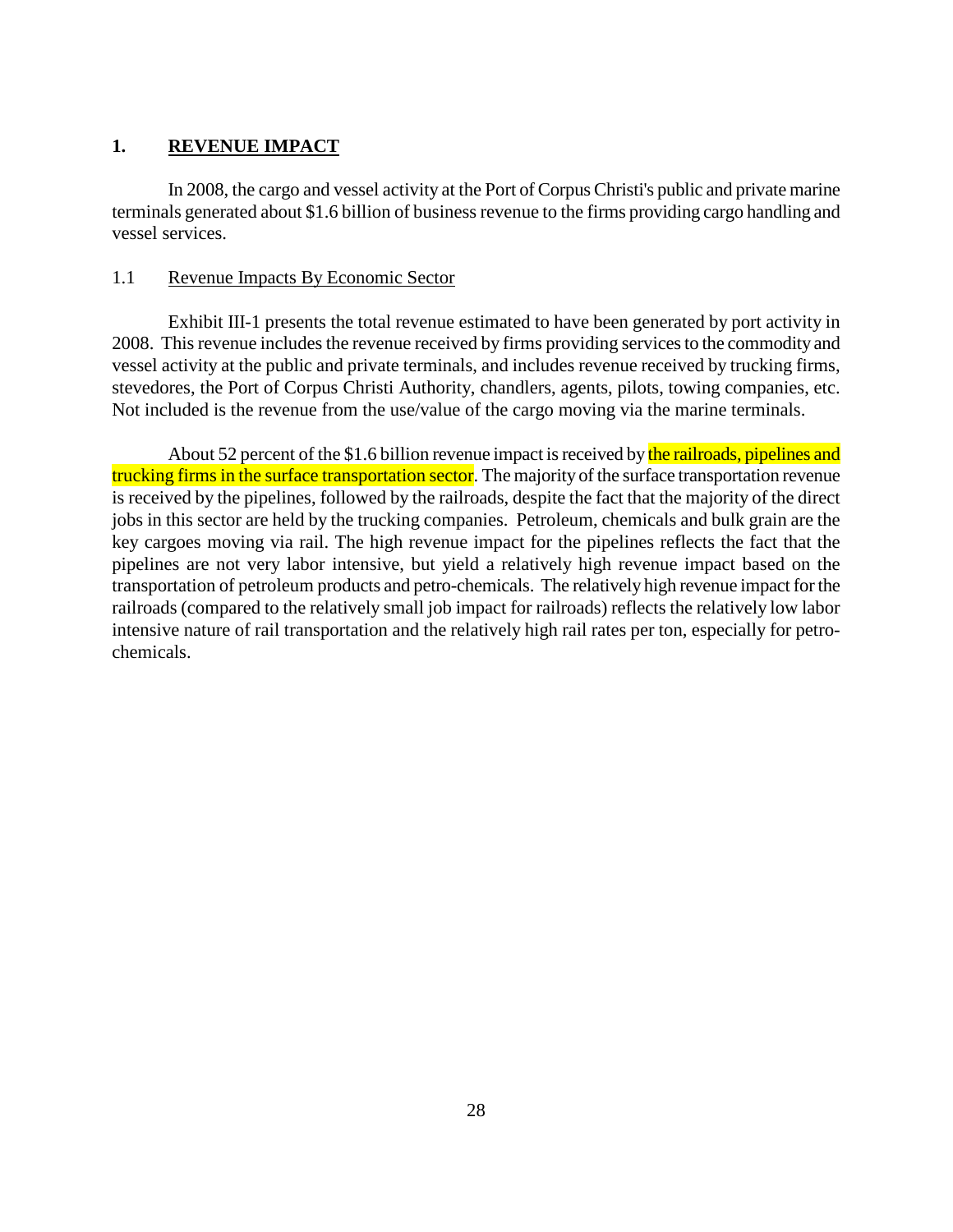

Exhibit III-1 Total Revenue Generated By Port Activity

About 32 percent of the \$1.6 billion revenue impact was received by the maritime service sector firms. The majority of the \$506.4 million revenue impact with the maritime service sector firms is earned by terminal operators, followed by marine construction. Shippers and consignees and those supporting the cargo operations of the shippers and consignees received about 13 percent of the revenue impact.

The Port of Corpus Christi Authority received about 3 percent of the total direct revenue generated by port activity.

## <span id="page-30-0"></span>1.2 Revenue Impacts By Commodity

Exhibit III-2 shows the total revenue impact by commodity and the revenue per ton. It is to be emphasized that the revenue received by shippers/consignees from the sales of the products (value of the commodities) moving via the marine terminals is not included, since product value is determined by the demand for the product, not the use of the marine terminals. The exhibit shows that:

• In terms of total revenue, petroleum generates the greatest revenue impact, followed by other dry bulk and bulk grain, and petro-chemicals and chemicals. The majority of the revenue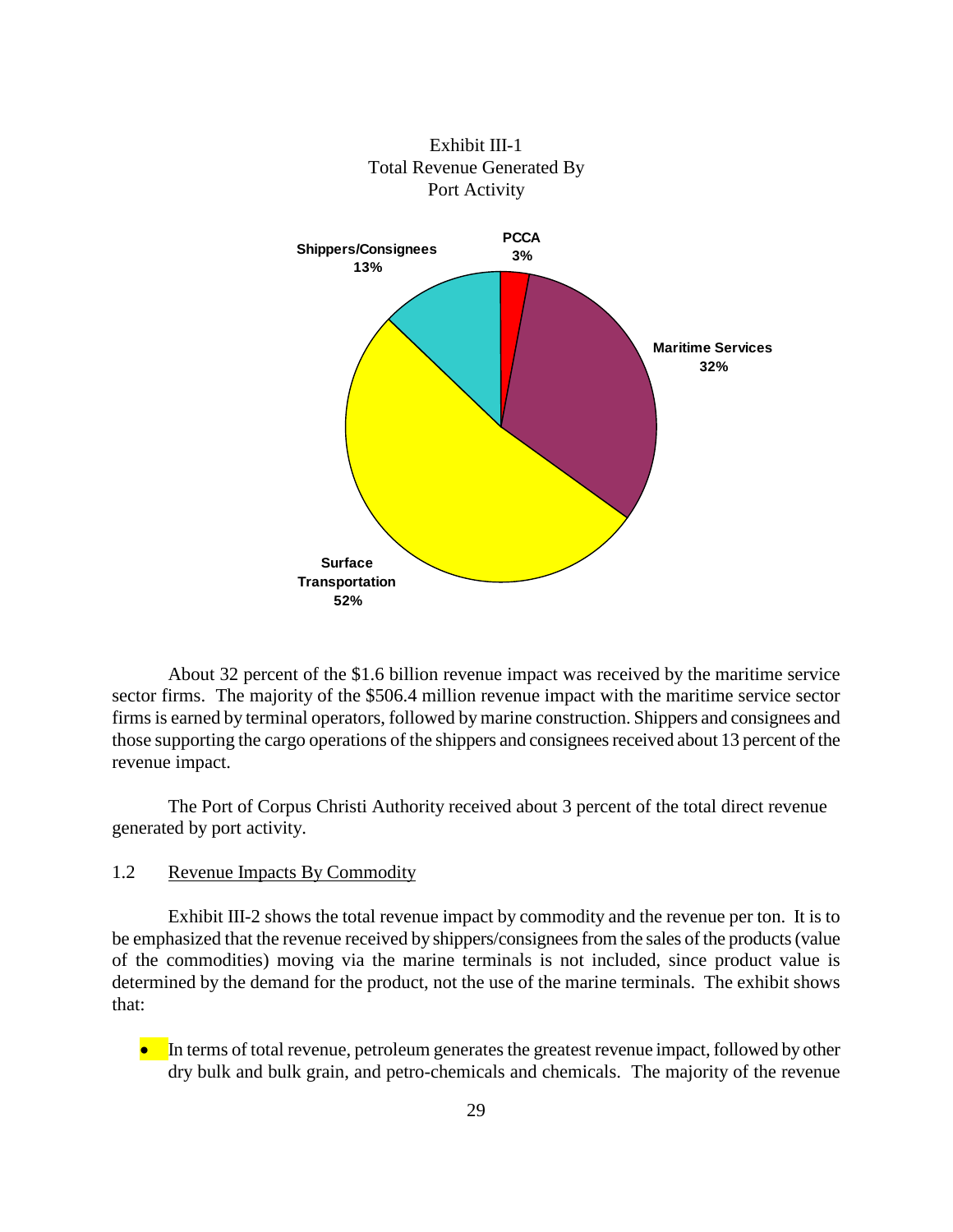generated by petroleum and petroleum products is from the pipeline transportation of petroleum products between the refineries and the end users. The revenue from the pipeline transportation is included in the surface transportation sector of moving the petroleum.

• In terms of per ton revenue, machinery generates the greatest revenue per ton, reflecting the relatively small tonnage moving via the port. Break bulk refrigerated cargo generates the next largest revenue per ton impact, reflecting the impact of chilled storage as well as labor intensity of handling palletized refrigerated cargo, as well as the expense of the transport of refrigerated cargo. Break bulk cargo and containerized cargo also generate relatively high revenue per ton impacts, reflecting the labor intensity of general cargo. Chemicals generate the fifth largest revenue impact, reflecting the relatively high rail, barge and pipeline transportation costs to move one ton of chemicals. Petro-chemicals, other dry bulk and steel follow in terms of revenue generated per ton of cargo, while fertilizer, alumina and ore generate the relative low revenue impacts per ton.

| Cargo                          | Revenue(1,000) Revenue/Ton |          |
|--------------------------------|----------------------------|----------|
| <b>Petroleum</b>               | \$946,887                  | \$13.52  |
| <b>Machinery</b>               | \$3,547                    | \$415.00 |
| <b>Chemicals</b>               | \$54,527                   | \$33.45  |
| Ore                            | \$9,199                    | \$2.23   |
| Alumina                        | \$3,214                    | \$2.23   |
| <b>Other Dry Bulk</b>          | \$67,433                   | \$29.08  |
| <b>Bulk Grain</b>              | \$67,015                   | \$12.36  |
| <b>Military</b>                | \$3,667                    | \$41.18  |
| <b>Refrigerated Break Bulk</b> | \$7,741                    | \$300.97 |
| <b>Fertilizer</b>              | \$3,300                    | \$10.96  |
| <b>Break Bulk</b>              | \$25,393                   | \$82.58  |
| Steel                          | \$2,515                    | \$21.57  |
| <b>Containerized Cargo</b>     | \$425                      | \$83.33  |
| <b>Not Allocated</b>           | \$386,014                  |          |
| Total                          | \$1,580,877                |          |

#### Exhibit III-2 Revenue Impacts by Commodity\*

\* The revenue does not include an allocation of the marine construction and ship repair revenue, and Port of Corpus Christi Authority revenue to the commodity groups.

## <span id="page-31-0"></span>**2. PERSONAL EARNINGS IMPACT**

In the previous section of this chapter, the total revenue generated by port activity was identified. As described earlier, the personal income received by those directly dependent upon port activity along within the Port of Corpus Christi Port District is paid from the business revenue received by the firms supplying direct services at the marine terminals.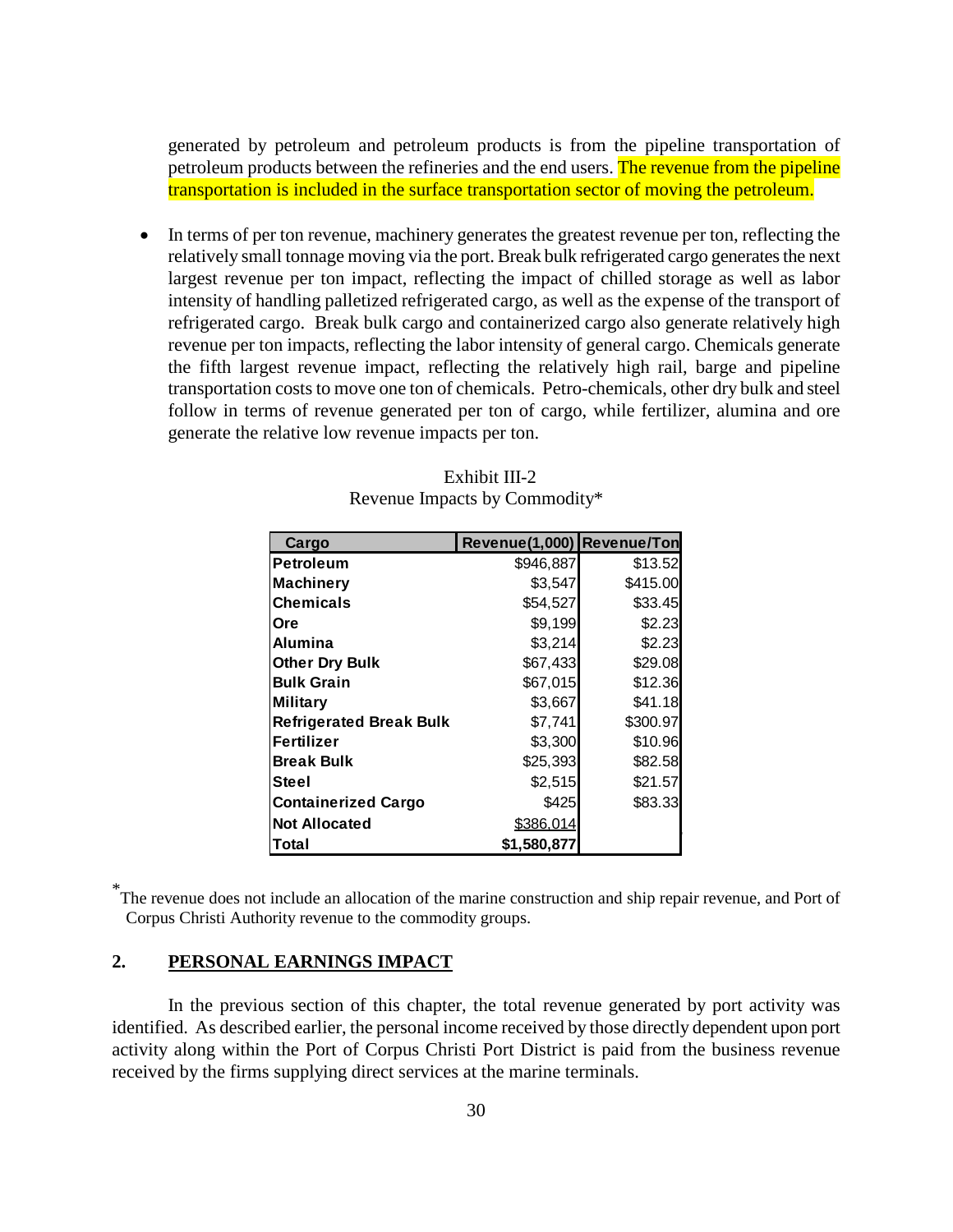The income impact is estimated by multiplying the average annual earnings (excluding benefits) of each port participant, i.e., truckers, steamship agents, pilots, towing firm employees, longshoremen, warehousemen etc., by the corresponding number of direct jobs in each category. The individual annual earnings in each category multiplied by the corresponding job impact resulted in \$510.0 million in personal wage and salary earnings. It is important to emphasize that the average annual earnings of a port-dependent job is about \$49,043. These relatively high paying jobs will have a much greater economic impact in the local economy through stimulating induced jobs than will a job paying lower wages.

The impact of the re-spending of this direct income for local purchases is estimated using a personal earnings multiplier. The personal earnings multiplier is based on data supplied by the Bureau of Economic Analysis (BEA), Regional Input-Output Modeling System (RIMS II). The BEA estimates that for every one dollar earned by direct employees generated by activity at the marine terminals, an additional \$3.55 of personal income and consumption expenditures would be created as a result of re-spending the income for purchases of goods and services produced locally. Hence, a personal earnings multiplier of 4.55 was used to estimate the induced income and consumption impact of \$1.8 billion. This additional re-spending of the direct income generates the 13,644 induced job impact, described in the previous chapter.

The 16,381 indirect job holders earned \$709.9 million in indirect wages and salaries. Combining the direct, induced and indirect personal income impacts, the total income and local consumption impact is \$3.0 billion.

## <span id="page-32-0"></span>**3. TAX IMPACTS**

State and local tax impacts are based on per employee tax burdens which are developed at the county, local and state jurisdictional levels. These tax per employee burdens are essentially tax indices that are used to allocate total taxes at each level of government to economic activity generated by the marine terminals. To estimate the per employee tax indices, total taxes received at each governmental level in Texas were developed from the Tax Foundation, which reports total state and local taxes from all sources as a percent of total personal income.

Activity at the public and private marine terminals generated \$281.9 million of state, county and local taxes.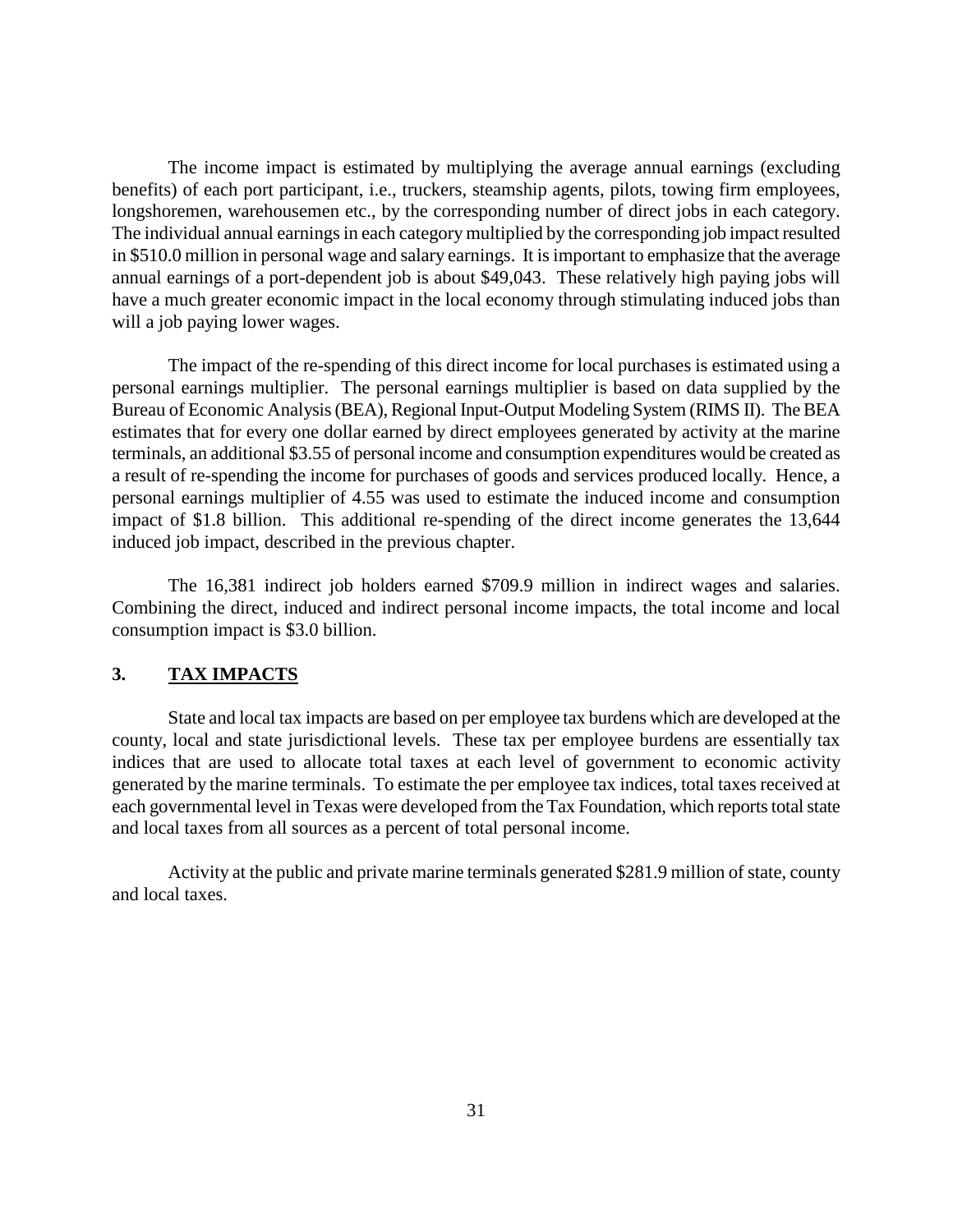## **IV. ECONOMIC IMPACTS OF THE ORTIZ CENTER**

<span id="page-33-0"></span>In addition to the economic impacts created by marine cargo activity at the Port of Corpus Christi, Martin Associates also developed an analysis of the economic contribution of the impacts created by the Ortiz Center.

The Ortiz Center hosted conferences, weddings and other functions that were attended by about 74,000 individuals. Based on interviews with the Ortiz Center, it is estimated that about 9% of these attendees were out-of-town guests, spending an average of 1.5 days in Corpus Christi. These out-of town guests spent money in local hotels and restaurants, which in turn supported jobs in the local tourism industry. Martin Associates estimated the local purchases per guest for specific types of purchases – hotels, restaurants, retail, etc. These local purchases are based on average expenditures per person for hotels and food and beverages as developed from interviews with the Ortiz Center and previous local purchase data for out-of-town guests that Martin Associates has developed as part of our numerous airport and cruise industry impact models, including our cruise impact model for the Port of Galveston. The Ortiz Center also provided Martin Associates with the amount of local purchases made for food and beverages and other expenses.

Based on these local purchases, as well as Ortiz Center staff, Martin Associates estimated the 2008 activity at the Ortiz Center created the following economic impacts:

- **135 direct, induced and indirect jobs, which consists of:**
	- 87 direct jobs, including direct Ortiz Center employees and those directly supplying the services to the overnight guests and the food and beverages to the Ortiz Center
	- <sup>25</sup> induced jobs supported by the local purchases of the 87 direct job holders
	- 23 indirect jobs based on the local purchases of \$600,000 by those directly supplying services and supplies to the Ortiz Center.
- **\$3.1 million of direct, induced and indirect personal income**
- **\$2.9 million of direct business revenue**
- **\$.6 million of local purchases**
- **\$.3 million of state and local taxes.**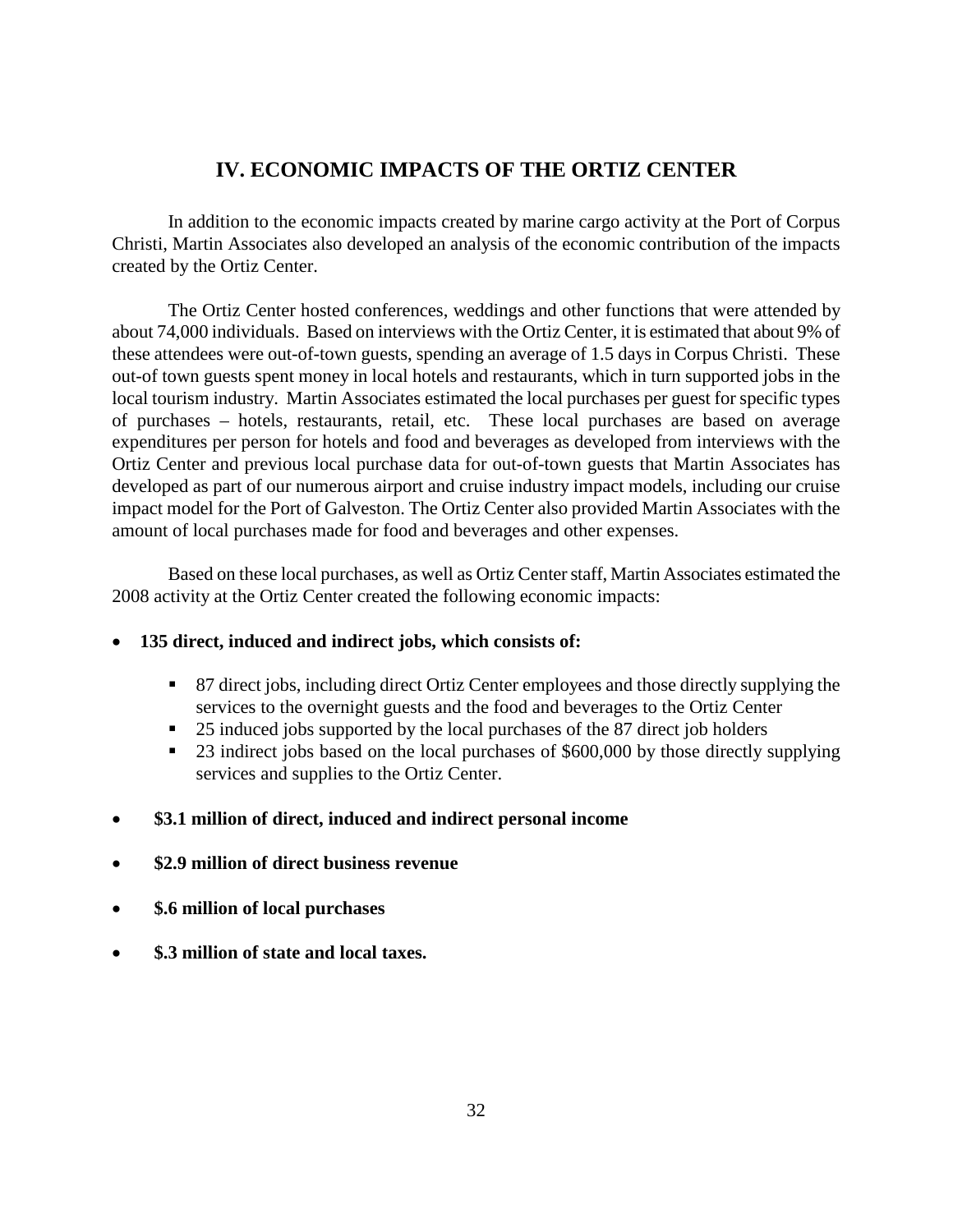## **V. COMPARISON WITH 2003 ECONOMIC IMPACTS**

<span id="page-34-0"></span>The basic methodology used to measure the 2003 economic impacts for the Port of Corpus Christi is the same as that used by Martin Associates for this current study, with the following exceptions.<sup>[5](#page-34-1)</sup> In 2008, the personal income multiplier used to estimate the re-spending impact has been updated by the U.S. Bureau of Economic Analysis for the Corpus Christi metropolitan area -- in 2003, the income multiplier was estimated by the Bureau of Economic Analysis for the entire transportation sector in the region. As of 2008, the Bureau of Economic Analysis now provides an estimate of the personal income multiplier for the water transportation sector of the metropolitan region, which more accurately reflects the higher wages and re-spending impact associated with port generated jobs compared to the transportation sector in total, which also includes mass transit, taxis, air and surface transportation sectors. In 2003, the personal income multiplier was 2.23 while in 2008, the income multiplier for the water transportation sector is 4.55, reflecting the higher wages in this sector. As a result, for a given dollar of income, the updated multiplier will generate a much larger induced job impact and greater re-spending impact.

The focus on the comparisons should, therefore, be on the direct job impacts, since the same methodology to measure the direct impacts was used both in estimating the impacts in 2003 and in this current study.

Exhibit V-1 presents a comparison of the total impacts generated by both public and private terminals and the convention center. The impacts of the Texas Treasure, a daily cruise ship, are included in the 2003 impacts, but not in the 2008 impacts since service was discontinued in May of 2008.

 $\overline{a}$ 

<span id="page-34-1"></span><sup>5</sup> Since 2003, the Texas Treasure has discontinued operation.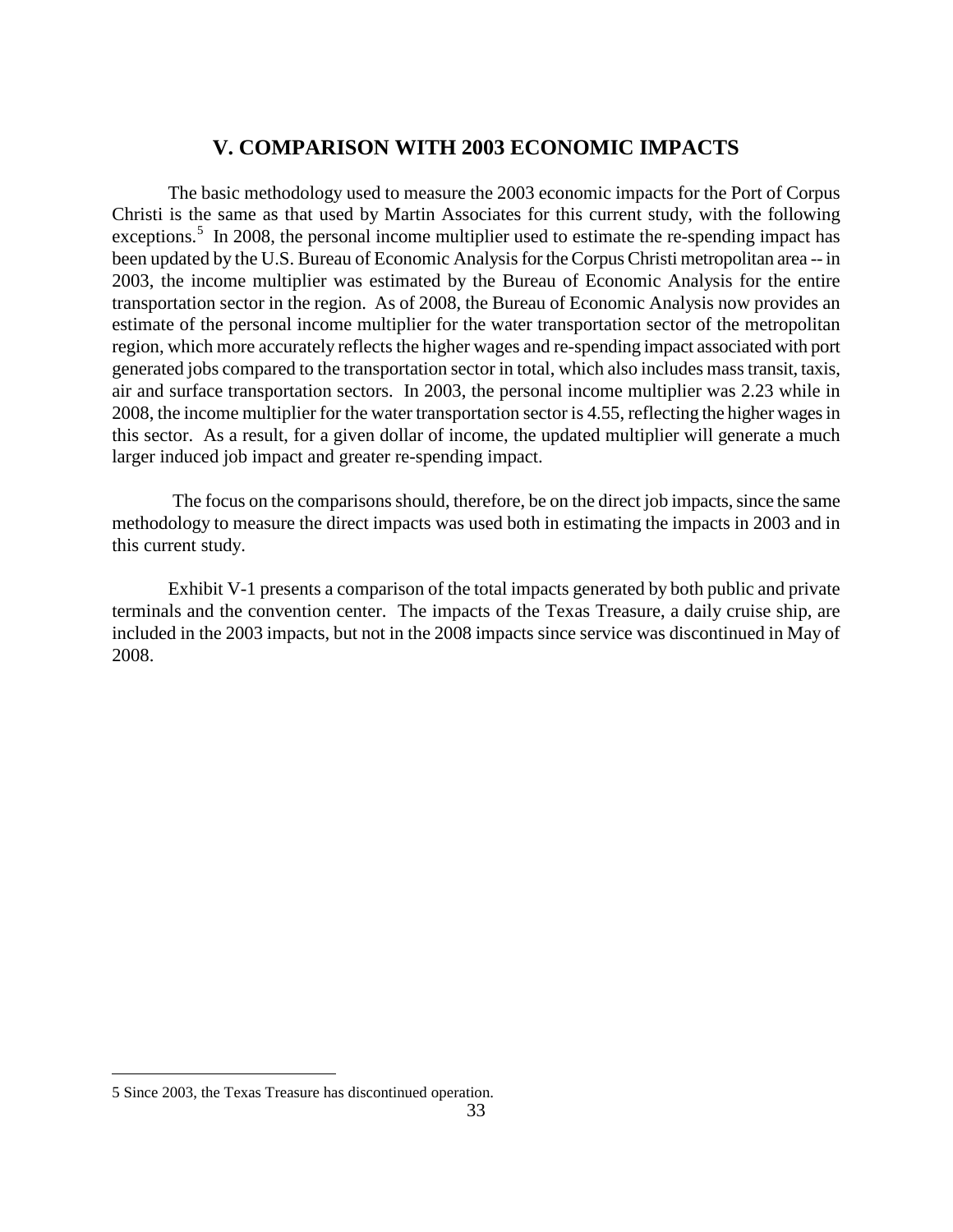| Exhibit V-1                                      |
|--------------------------------------------------|
| Comparison of Direct Economic Impacts: 2003-2008 |
| <b>Public and Private Marine Facilities</b>      |
| (State of Texas)                                 |

|                                      | 2008      | 2003      | Change     |
|--------------------------------------|-----------|-----------|------------|
|                                      |           |           |            |
| <b>JOBS</b>                          |           |           |            |
| <b>DIRECT</b>                        | 10,487    | 11,859    | (1, 372)   |
| <b>INDUCED</b>                       | 13,669    | 8,930     | 4,739      |
| <b>INDIRECT</b>                      | 16,404    | 19,116    | (2, 712)   |
| <b>TOTAL JOBS</b>                    | 40,560    | 39,905    | 655        |
|                                      |           |           |            |
| <b>PERSONAL INCOME (Millions)</b>    |           |           |            |
| <b>DIRECT</b>                        | \$511.4   | \$555.8   | (\$44.4)   |
| <b>INDUCED</b>                       | \$1,813.0 | \$686.4   | \$1,126.6  |
| <b>INDIRECT</b>                      | \$710.2   | \$929.3   | ( \$219.1) |
| <b>TOTAL INCOME (Millions)</b>       | \$3,034.6 | \$2,171.5 | \$863.1    |
|                                      |           |           |            |
| <b>BUSINESS REVENUE (Millions)</b>   | \$1,583.8 | \$1,262.7 | \$321.1    |
|                                      |           |           |            |
| <b>INDIRECT PURCHASES (Millions)</b> | \$1,677.4 | \$1,491.9 | \$185.5    |
|                                      |           |           |            |
| <b>STATE/LOCAL TAXES (Millions)</b>  | \$282.2   | \$195.4   | \$86.8     |

As these comparisons indicate, the public and private marine terminals at the Port of Corpus Christi continue to be an economic engine for the Corpus Christi area, Nueces County and the State of Texas. However, direct jobs have fallen by 1,372 jobs primarily reflecting the loss of jobs with manufacturers of off-shore oil rigs and the petrochemical industry. The impact of the higher income multiplier is reflected in the growth of induced jobs. Although local purchases grew by \$185.5 million since 2003, indirect jobs actually fell by 2,712 jobs reflecting the continued growth in productivity in the United States. As the result of the gains in productivity, the indirect jobs generated per thousand dollars of revenue declined, and as a result, fewer jobs were generated in 2008 for a given level of expenditures than was the case in 2003.

## <span id="page-35-0"></span>**1. COMPARISON OF TONNAGE HANDLED AT THE PORT OF CORPUS CHRISTI PUBLIC AND PRIVATE MARINE TERMINALS**

Total tonnage handled at the Port of Corpus Christi's public and private marine terminals in 2003 and 2008 is presented in Exhibit V-2. As this table indicates, total tonnage increased by about 1 million tons over the nine year period.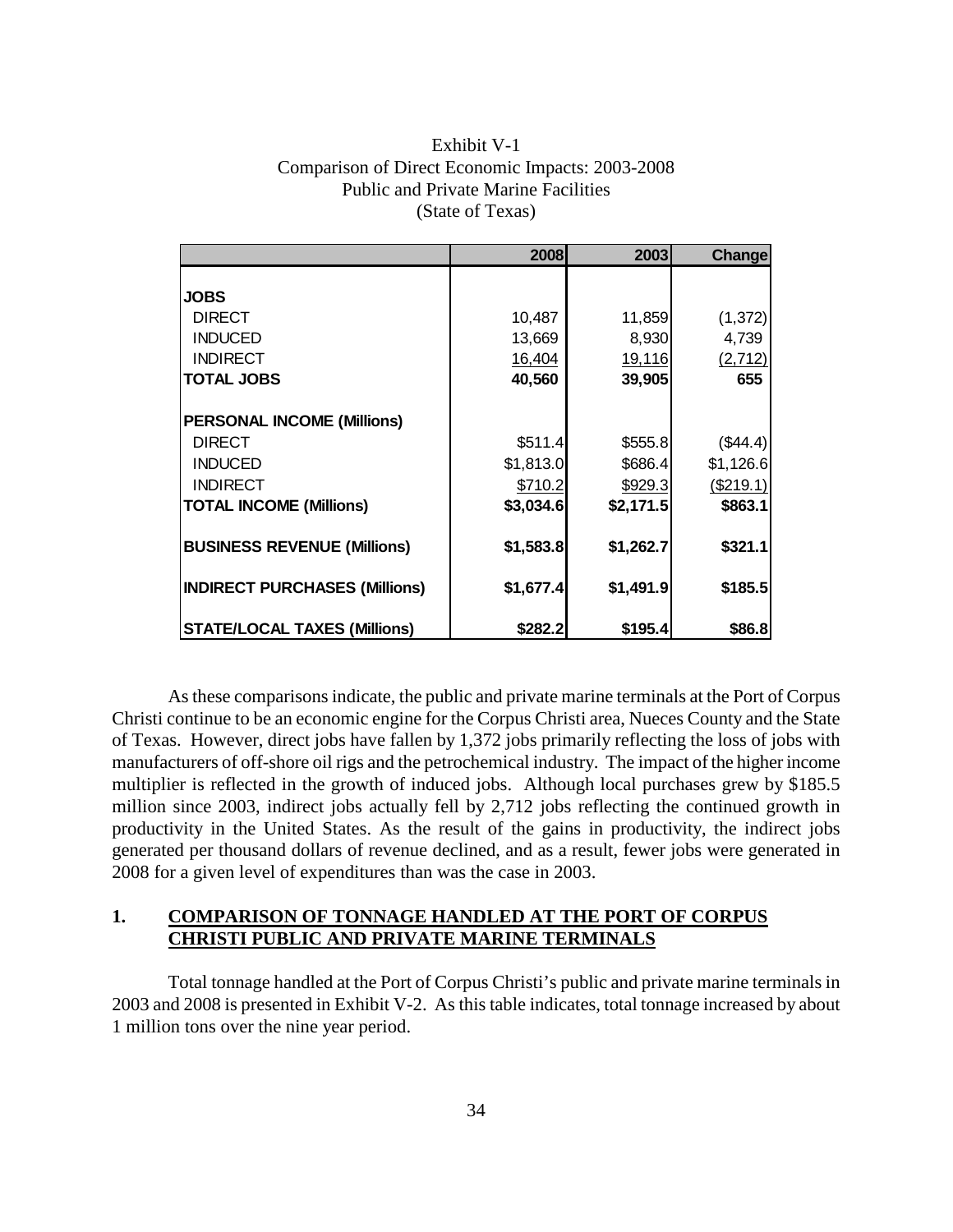| Exhibit V-2                                                 |
|-------------------------------------------------------------|
| Comparison of Tonnage Handled at the Port of Corpus Christi |
| Public and Private Terminals, 2003 and 2008                 |
| $(1,000$ Tons)                                              |

|                                | $1,000$ 101197 |                |            |
|--------------------------------|----------------|----------------|------------|
|                                | 2008           | 2003           |            |
| Cargo                          | Tonnage        | <b>Tonnage</b> | Change     |
|                                | 1,000          | 1,000          |            |
| <b>Petroleum</b>               | 70,061         | 73,685.0       | $-3,624.4$ |
| <b>Machinery</b>               | 9              | 93.2           | $-84.7$    |
| <b>Chemicals</b>               | 1,630          | 2,057.9        | $-427.9$   |
| <b>Ore</b>                     | 4,130          | 3,256.7        | 873.0      |
| <b>Alumina</b>                 | 1,443          | 1,540.8        | $-97.8$    |
| <b>Other Dry Bulk</b>          | 2,319          | 2,049.2        | 269.5      |
| <b>Bulk Grain</b>              | 5,424          | 1,669.8        | 3,754.1    |
| <b>Military</b>                | 89             | 179.1          | $-90.1$    |
| <b>Refrigerated Break Bulk</b> | 26             | 16.8           | 8.9        |
| <b>Fertilizer</b>              | 301            | 243.6          | 57.4       |
| <b>Break Bulk</b>              | 308            | 1.4I           | 306.1      |
| <b>Steel</b>                   | 117            | 28.7           | 88.3       |
| <b>Containerized Cargo</b>     | 5              | <b>NA</b>      | NA.        |
| Total                          | 85,860         | 84,822.2       | 1,032.5    |

Total tonnage increased by about 1 million tons over the 2003-2009 period. The most significant tonnage changes are summarized as:

- **Petroleum and petro-chemicals fell by more than 4 million tons**
- Bulk grain exports grew by 3.8 million tons
- **Ore grew by 873 thousand tons**
- **Break bulk cargo grew by 306 thousand tons**
- Other dry bulk cargo grew by 270 thousand tons
- **Military cargo fell by 90 thousand tons**

## <span id="page-36-0"></span>**2. COMPARISON OF JOB IMPACTS**

Exhibit V-3 presents a comparison of the total impacts generated by both public and private terminals, excluding the impacts of the Ortiz Center and the Texas Treasure (in 2003).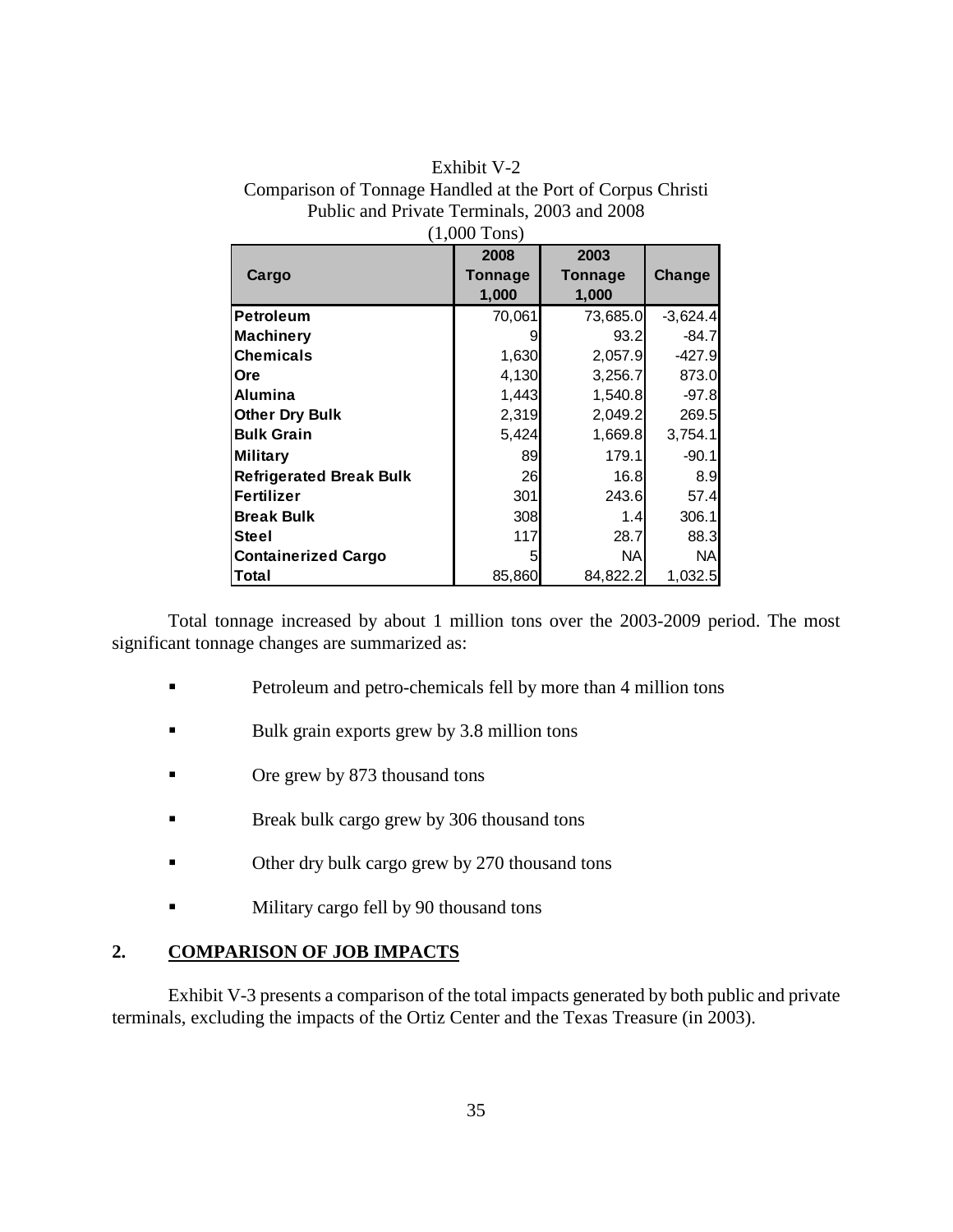## Table V-3 Comparison of Cargo Generated Economic Impacts: 2003-2008 Public and Private Marine Facilities (State of Texas)

| <b>IMPACTS</b>                       | 2008      | 2003      | Change      |
|--------------------------------------|-----------|-----------|-------------|
|                                      |           |           |             |
| <b>JOBS</b>                          |           |           |             |
| <b>DIRECT</b>                        | 10,400    | 11,447    | $-1,047$    |
| <b>INDUCED</b>                       | 13,644    | 8,753     | 4,891       |
| <b>INDIRECT</b>                      | 16,381    | 19,060    | $-2,679$    |
| <b>TOTAL JOBS</b>                    | 40,425    | 39,260    | 1,165       |
|                                      |           |           |             |
| <b>PERSONAL INCOME (Millions)</b>    |           |           |             |
| <b>DIRECT</b>                        | \$510.0   | \$549.0   | $-$39.0$    |
| <b>INDUCED</b>                       | \$1,811.6 | \$677.9   | \$1,133.7   |
| <b>INDIRECT</b>                      | \$709.9   | \$928.4   | $-$ \$218.5 |
| <b>TOTAL INCOME (Millions)</b>       | \$3,031.6 | \$2,155.3 | \$876.3     |
|                                      |           |           |             |
| <b>BUSINESS REVENUE (Millions)</b>   | \$1,580.9 | \$1,247.0 | \$333.9     |
|                                      |           |           |             |
| <b>INDIRECT PURCHASES (Millions)</b> | \$1,676.7 | \$1,486.6 | \$190.1     |
|                                      |           |           |             |
| <b>STATE/LOCAL TAXES (Millions)</b>  | \$281.9   | \$194.0   | \$87.9      |

Between 2003 and 2008, direct jobs created by cargo operations fell by 1,047 jobs. As shown in Exhibit V-4, the largest employment losses were recorded with the petroleum and petrochemical industries, as well as with the firms involved in off-shore oil platform fabrication located within the Port District. Job losses were also recorded for the firms involved in the import of bauxite ore and export of alumina.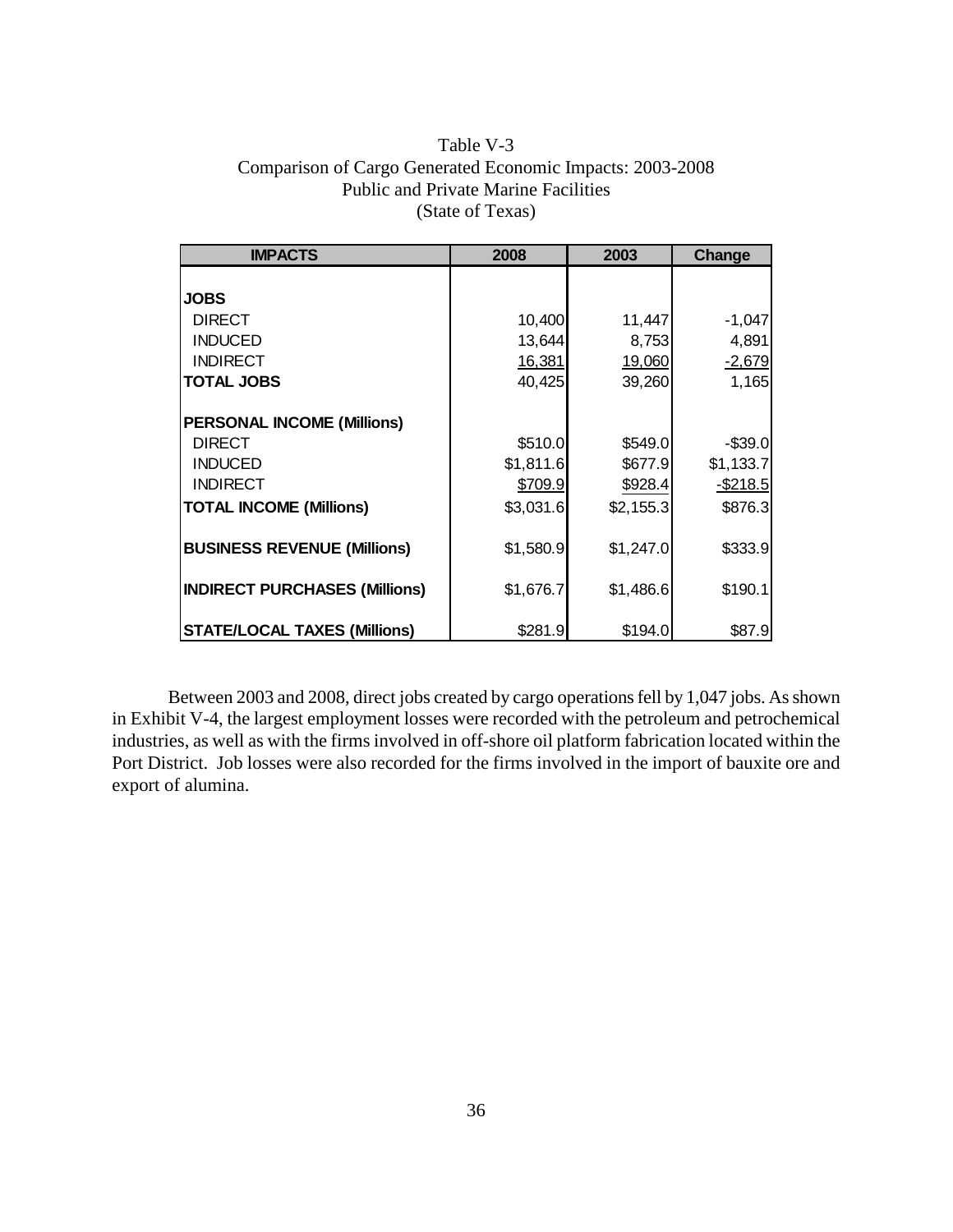| o<br>O<br>Cargo                | Direct Jobs | <b>Direct Jobs</b> | Change   |
|--------------------------------|-------------|--------------------|----------|
|                                | 2009        | 2003               |          |
| <b>Petroleum</b>               | 3,896       | 4,066              | $-170$   |
| <b>Machinery</b>               | 1,757       | 2,204              | -447     |
| <b>Chemicals</b>               | 915         | 1,368              | $-453$   |
| <b>Ore</b>                     | 236         | 417                | $-181$   |
| Alumina                        | 232         | 407                | $-176$   |
| <b>Other Dry Bulk</b>          | 273         | 226                | 47       |
| <b>Bulk Grain</b>              | 207         | 178                | 29       |
| <b>Military</b>                | 81          | 166                | $-85$    |
| <b>Refrigerated Break Bulk</b> | 27          | 35                 | -7       |
| Fertilizer                     | 10          | 11                 | -1       |
| <b>Break Bulk</b>              | 80          | 4                  | 76       |
| <b>Steel</b>                   | 47          |                    | 40       |
| <b>Containerized Cargo</b>     |             | ΝA                 | 4        |
| <b>Not Allocated</b>           | 2,636       | 2,358              | 277      |
| <b>TOTAL JOBS</b>              | 10,400      | 11,447             | $-1,047$ |

Exhibit V-4 Changes in Cargo Generated Direct Employment By Commodity

Exhibit V-5 presents the changes in direct jobs by type of job.

| Exhibit V-5                                            |  |
|--------------------------------------------------------|--|
| Changes in Cargo Generated Direct Jobs by Job Category |  |

|                                         | 2008       | Direct Jobs Direct Jobs<br>2003 | Change   |
|-----------------------------------------|------------|---------------------------------|----------|
| <b>Surface Transportation</b>           |            |                                 |          |
| Rail                                    | 83         | 76                              |          |
| Truck                                   | 726        | 760                             | -34      |
| <b>Maritime Services</b>                |            |                                 |          |
| <b>Terminal Operators</b>               | 181        | 128                             | 54       |
| <b>ILA/Dockworkers</b>                  | 132        | 111                             | 21       |
| Towing                                  | 59         | 41                              | 18       |
| Pilots                                  | 18         | 19                              | -1       |
| Agents                                  | 29         | 37                              | -8       |
| Chandlers/Surveyors                     | 106        | 42                              | 64       |
| Warehousing                             | 137        | 85                              | 52       |
| <b>Marine Construction</b>              | 833        | 829                             | 3        |
| Government                              | 408        | 381                             | 27       |
| Ship Repair                             | 326        | 266                             | 60       |
| Barge/Bunkers                           | 92         | 94                              | $-2$     |
| <b>Miscellaneous</b>                    | 592        | 545                             | 48       |
| <b>Shippers/Consignees</b>              | 6,500      | 7,895                           | $-1,395$ |
| <b>Port of Corpus Christi Authority</b> | <u>178</u> | 139                             | 39       |
| Total                                   | 10,400     | 11,447                          | -1.047   |